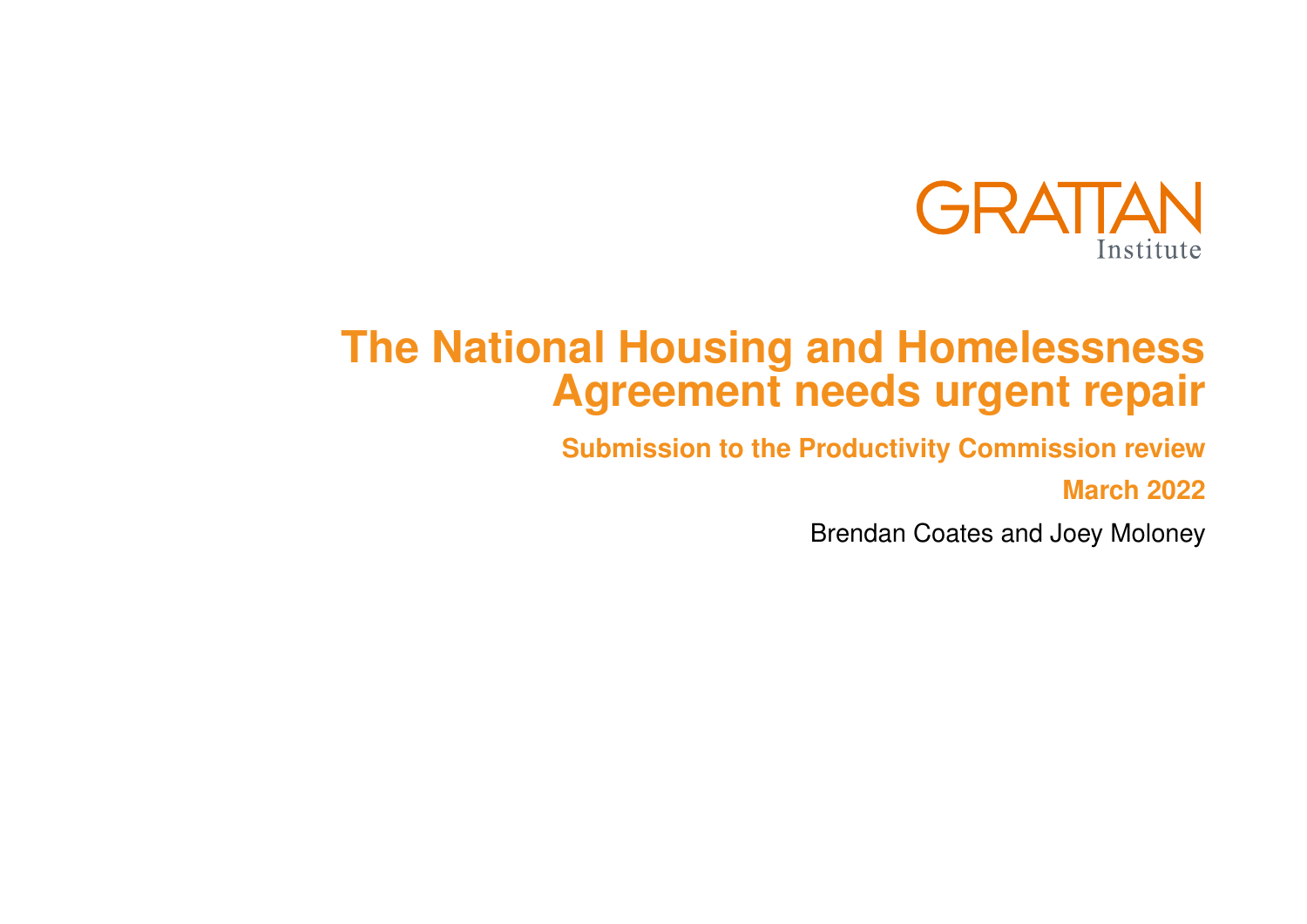# **Summary**

We welcome the Productivity Commission review of the National Housing and Homelessness Agreement.

Within living memory, Australia was a place where housing costs were manageable, and people of all ages and incomes had a reasonable chance to own a home close to jobs. But home ownership rates are now falling, especially among the young and the poor. People on low incomes – increasingly renters – are spending more of their income on housing. And homelessness is on the rise.

House prices have risen as interest rates have hit record lows, while tax and welfare settings, and rapid migration, fed demand. But housing costs would have risen less if more housing had been built. Australia has not built enough housing to meet the needs of the growing population. Australian cities are not delivering the best mix of housing location and density, given what people would prefer.

This is primarily a problem for state governments: they set the overall framework for land and housing supply, they govern the local councils that assess most development applications, and they set building regulations that affect building costs. But the Federal Government can encourage the states to reform land-use planning and zoning laws in ways that will boost supply. Increasing housing supply will restore housing affordability only slowly. But without a concerted effort to boost housing supply in Australia, housing affordability will probably get worse.

There is also an urgent need for more government support to reduce homelessness and help house vulnerable Australians. Australia's social housing stock has stagnated in recent decades. Commonwealth Rent Assistance is inadequate. Without change, many low-income renters will be condemned to a life in poverty, especially in retirement.

The existing National Housing and Homelessness Agreement is failing to address these problems. Past agreements have not focused enough on boosting housing supply, while also offering inadequate funding to effectively house vulnerable Australians.

The next National Housing and Homelessness Agreement should be split into two to tackle these twin housing challenges:

- ∙ A 'National Homelessness and Social Housing Agreement' should focus on protecting the vulnerable by boosting the stock of social housing, focusing it on the most vulnerable, and increasing Rent Assistance, with additional funding commitments from both federal and state governments.
- ∙ A 'National Housing Affordability Agreement' should contain incentives for state and territory governments to reform land-use planning rules in ways that will boost supply, and commitments from the federal government to reform tax and welfare policies that distort demand for housing.

It took neglectful governments decades to create Australia's current housing affordability mess. They preferred the easy choices that merely appear to address the problems. But if governments keep pretending there are easy answers, housing affordability will only get worse – and younger and poorer Australians will pay the price.

We would welcome an opportunity to appear before the inquiry. For further information please contact Brendan Coates, Program Director, Economic Policy, Grattan Institute: [brendan.coates@grattaninstitute.edu.au.](mailto:brendan.coates@grattaninstitute.edu.au)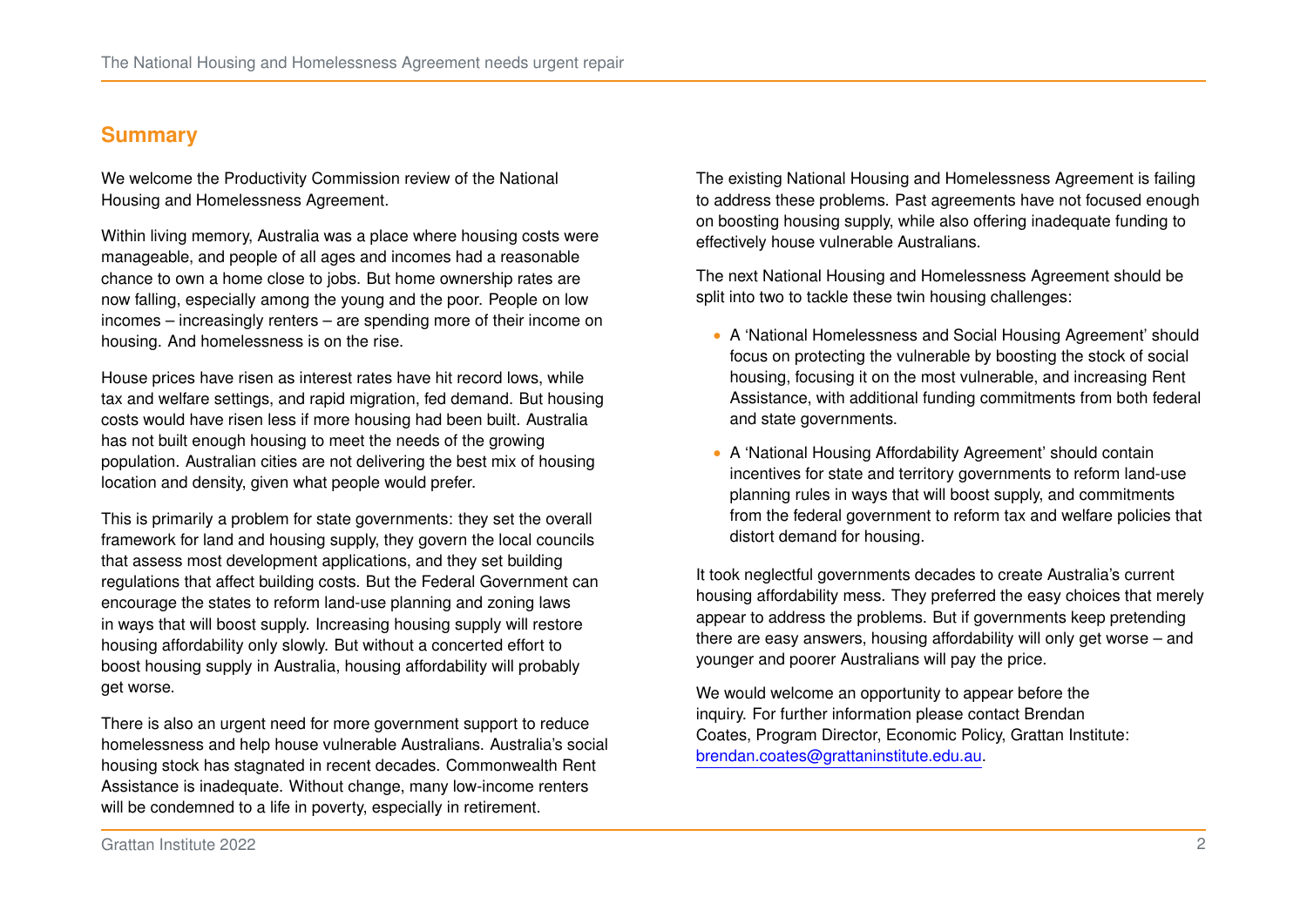# **1 Housing has become less affordable for many Australians**

Australian housing has become increasingly expensive in recent decades, and public anxiety about housing affordability is rising.[1](#page-2-0) House prices have grown much faster than incomes.<sup>[2](#page-2-1)</sup> Interest rates have fallen, and so repaying a typical first home loan is not particularly difficult at the moment. But it is harder to save a deposit for a first home, a first home loan now entails more risk, borrowers live with that risk for longer, and inflation is unlikely to erode the cost of repayments as quickly as in the past, especially if interest rates rise from today's historically low levels. Rents remain high and have also risen relative to incomes over the longer term, particularly for low-income households in capital cities following the decreased availability of social housing. Although rental affordability has improved in recent years as housing construction has accelerated.

#### **1.1 Australians are spending more of their incomes on housing**

Australian dwelling prices have grown much faster than incomes, particularly since the mid-1990s. Prices have risen rapidly in all cities, and most regions. Median prices have increased from about 4 times median incomes in the 1980s and early-1990s, to more than 8 times today (and around 10 times in Sydney).[3](#page-2-2)

<span id="page-2-1"></span>2. Wood et al [\(2022,](#page-25-0) Figure 3.1).

#### **Box 1: What does housing affordability mean?**

'Housing affordability' is a catch-all term for a grab-bag of public concerns linked to rising house prices.

Housing is both something we live in and an asset we can own.

**Rents** are the actual cost of consuming housing services in the housing market. Changes reflect shifts in the balance of demand and supply of the housing *stock*. [a](#page-2-3) Financial factors, such as interest rates, affect rents only indirectly, such as by affecting the amount of housing that gets built.

**House prices** are the costs of acquiring a house, and reflect the discounted net present value of future rental income from owning a house, plus any expected capital gains in future.<sup>[b](#page-2-4)</sup> Since home purchases are typically financed by debt, interest rates and the availability of mortgage credit have an enormous impact on house prices, especially in the short term. The tax treatment of housing also affects house prices. The ability of new housing supply to respond to changes in demand is also a major driver of house prices over the longer-term.

Many people also think of housing affordability as the **mortgage burden** – the share of household income required to pay the typical mortgage. This approach more closely reflects the cash-flow costs of housing.

<span id="page-2-0"></span><sup>1.</sup> Daley et al [\(2018a,](#page-23-0) Figure 1.1).

<span id="page-2-2"></span><sup>3.</sup> Updated from Daley et al [\(2018a,](#page-23-0) p. 16).

<span id="page-2-3"></span>a. Housing lasts a long time, but it depreciates. New dwelling construction adds only 1-to-2 per cent to the housing stock in any given year.

<span id="page-2-4"></span>b. In practice, home buyers can either rent their house out – earning a rental income – or live in it, avoiding the need to pay rent. Economists refer to the amount a household would pay to rent the house they own as 'imputed rent'.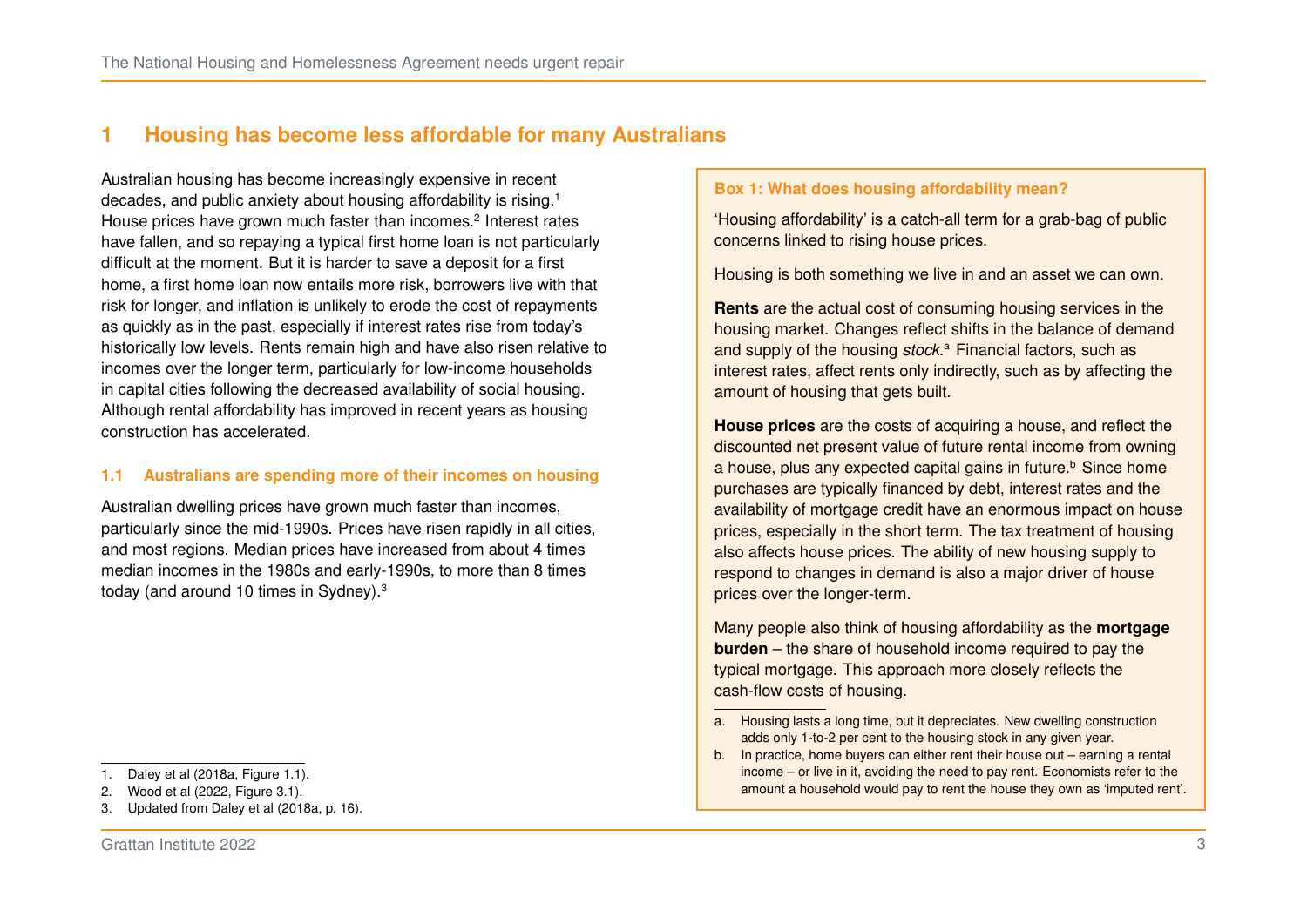Of course, not all Australians own their own homes – nearly one in three Australian households rent privately.<sup>[4](#page-3-0)</sup> Rents have grown more slowly than house prices, and over the long term they have more or less tracked wages. But rents have fallen since the onset of the COVID-19 pandemic, as migration has come to a standstill.<sup>[5](#page-3-1)</sup>

Lower-income Australian households in particular are spending more of their income on housing.<sup>[6](#page-3-2)</sup> More than half of low-income Australians in the private rental market suffer rental stress, especially those in the capital cities.[7](#page-3-3)

# **1.2 It is getting harder to save for a deposit**

There are typically three hurdles to home ownership in Australia: savings for the deposit, affording mortgage repayments, and the level of risk that first home-buyers take on.

The challenge of saving an initial deposit is now typically a bigger barrier to home-ownership than the initial burden of mortgage repayments, and so younger households increasingly rely on contributions from the 'bank of mum and dad'.[8](#page-3-4)

In the early 1990s it took about six years to save a 20 per cent deposit for a typical dwelling for an average household. It now takes more than

- <span id="page-3-0"></span>4. Over recent years the proportion of households renting has steadily increased from about 27 per cent of households in 1991 to 32 per cent in 2016. [Daley et al](#page-23-0) [\(2018a\).](#page-23-0)
- <span id="page-3-1"></span>5. Quality-adjusted rents reported by the ABS have fallen by 1.1 per cent across Australia since the March quarter of 2020: [ABS \(2021a\).](#page-22-0) However other indices which track recently rented properties point to a rapid turnaround in rents in recent months: [SQM Research \(2022\).](#page-24-0)
- <span id="page-3-2"></span>6. Daley et al [\(2018a,](#page-23-0) p. 15).
- <span id="page-3-3"></span>7. Daley et al (Figure 2.14 [2018a\)](#page-23-0) and [ABS \(2019\).](#page-22-1) Rental stress for low-income households is defined as the bottom 40 per cent of households with respect to equivalised disposable household income (excluding Commonwealth Rent Assistance), spending more than 30 per cent of gross income on rent.
- <span id="page-3-4"></span>8. Daley et al [\(2018a,](#page-23-0) Figure 4.11); and [Hewett \(2017\).](#page-23-1)



*Notes: Nominal house price growth from Bank for International Settlements; Wages from Wage Price Index (excluding bonuses; private and public). Rents in the CPI are stratified according to location, type, and size.*

*Sources: BIS [\(2021,](#page-22-2) H1), ABS [\(2021a,](#page-22-0) Tables 1, 7) and ABS [\(2021b,](#page-22-3) Table 1).*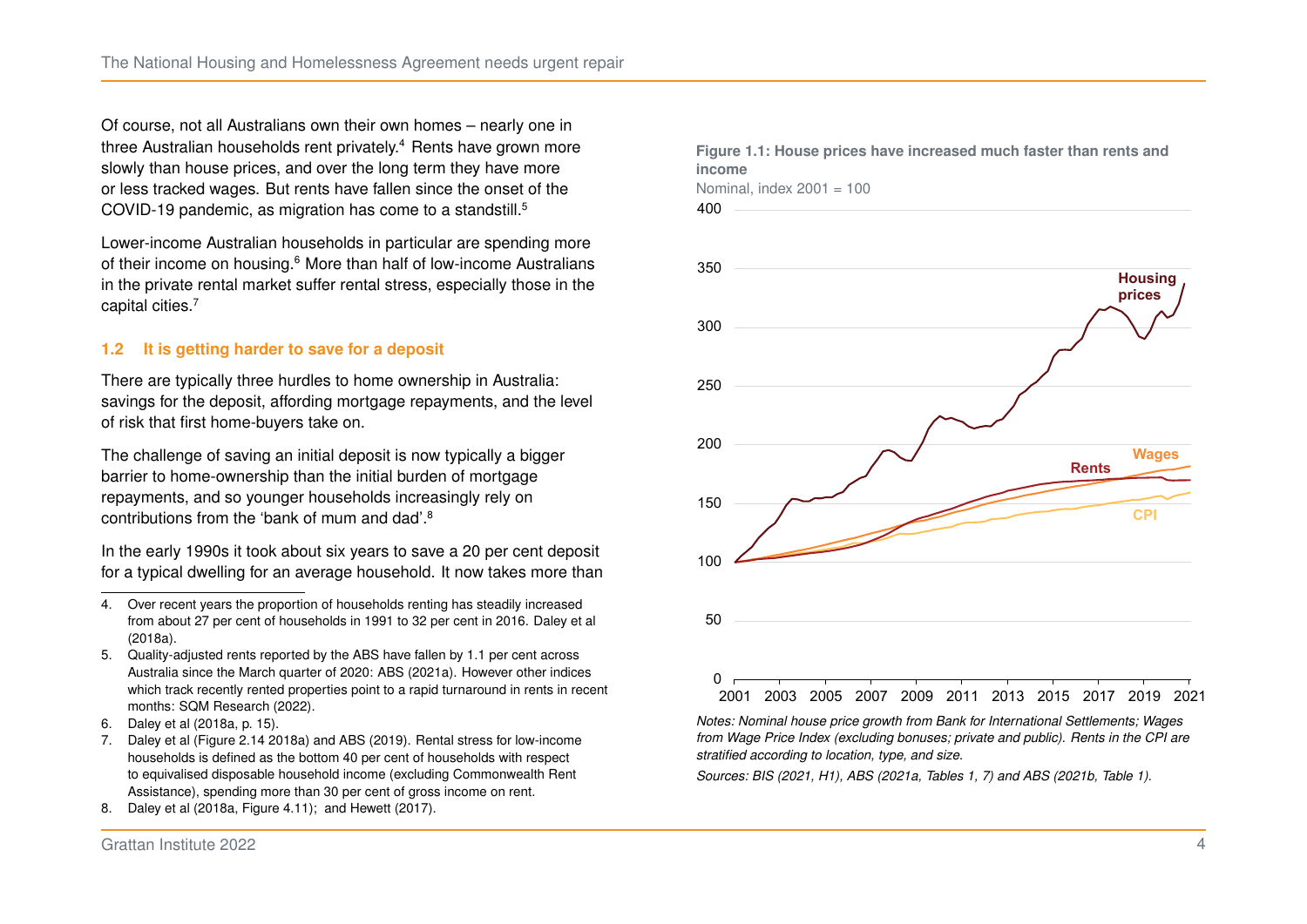12 years.<sup>[9](#page-4-0)</sup> Although banks no longer insist on a 20 per cent deposit, most people still try to save this much before purchasing a dwelling.<sup>[10](#page-4-1)</sup> In addition, many young households are finding it harder to save for a deposit because they face larger higher education debts and are now forced to save more of their income into superannuation than their parents did 25 years ago.

In contrast, borrowers' ability to afford repayments on the mortgage has improved as interest rates have fallen. This 'mortgage burden' is often defined as the proportion of household income spent on repaying a mortgage. Depending on the household income measure used, the mortgage burden on a newly purchased first home, assuming a person borrows 80 per cent of the value of the home, is currently lower than it was during much of the past 20 years.<sup>[11](#page-4-2)</sup>

Yet a first home loan now entails more risk, since purchasers are borrowing a larger share of their lifetime incomes to purchase a home, and borrowers live with much of that risk for longer. Homebuyers repay their mortgages over periods as long as 30 years. The mortgage burden over the life of the loan depends on how fast nominal incomes (that is, including inflation) grow, and what happens to interest rates. Most people who bought 20-to-30 years ago now use only a relatively small share of their income to pay the mortgage. Nominal interest rates fell while nominal wages rose rapidly for most of the 1990s. In contrast, a new homebuyer today is likely to continue to spend a large proportion of their income on the mortgage for many years, unless wages start to grow faster than in the recent years.

#### **1.3 Home ownership is falling, especially among the young and the poor**

Between 1981 and 2016, home-ownership rates among 25-34 yearolds fell from more than 60 per cent to 45 per cent. Home ownership has also fallen for middle-age households, suggesting that most of the fall is due to higher dwelling prices rather than changing preferences for home-ownership among the young. Consequently, without intervention, home-ownership rates are unlikely to bounce back over time. For 35-44 year-olds, home-ownership has fallen fast – from 74 per cent in 1991 to about 62 per cent today. Home-ownership is also declining for 45-54 year-olds.

Home ownership rates are falling particularly fast among poorer Australians of all ages. About 57 per cent of the poorest 40 per cent of Australians aged 25-34 owned their homes in 1981. Now it's halved to just 28 per cent. (Figure [1.2\)](#page-5-0).

Home ownership is also falling among poorer older Australians. Among the poorest 40 per cent of 45-54 year-olds, just 55 per cent own their homes today, down from 71 per cent four decades ago. Older renters, including those with a deposit, won't be in the workforce long enough to pay off a home by the time they retire, even at today's record-low interest rates.

Many poorer Australians, of all ages, increasingly lack any real choice between home-ownership and renting.

## **1.4 Housing has contributed to growing inequality and rising homelessness in Australia**

With low-income earners spending a larger proportion of their income on housing, inequality is rising. While income inequality is not getting much worse in Australia, incomes *after housing costs* have risen much faster for high-income than low-income households (Figure [1.3\)](#page-6-0).

<span id="page-4-0"></span><sup>9.</sup> Based on households saving 15 per cent of their gross annual income: [Coates](#page-22-4) [\(2022\).](#page-22-4)

<span id="page-4-1"></span><sup>10.</sup> The typical leverage of a first home buyer has remained remarkably constant, at about 83 per cent between 2001 and 2014, even though banks loosened lending requirements and became more prepared to provide high-leverage loans: [Simon](#page-24-1) [and Stone \(2017\).](#page-24-1)

<span id="page-4-2"></span><sup>11.</sup> See: Daley et al [\(2018a,](#page-23-0) p. 21). Interest rates have since fallen further.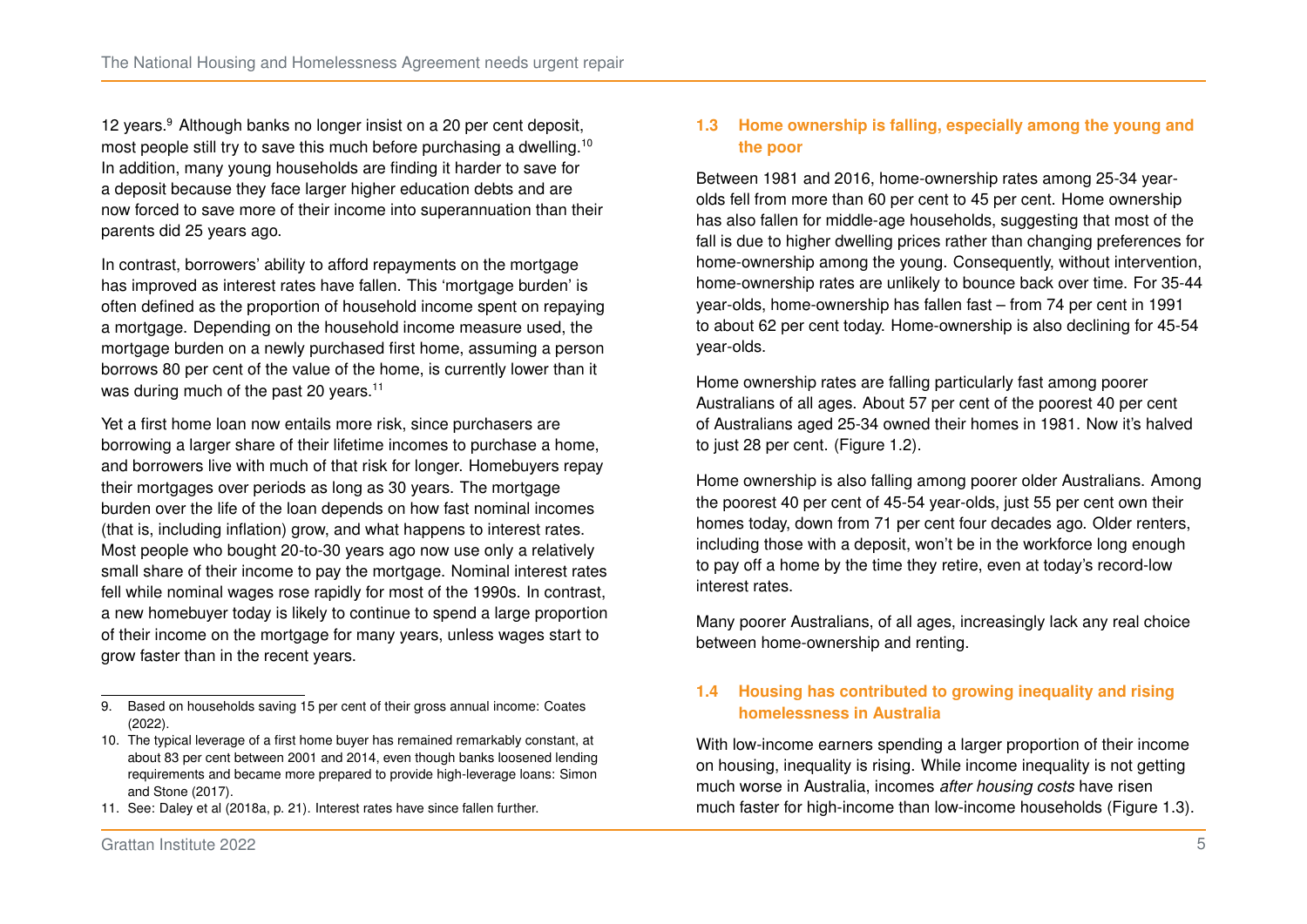Housing is also a leading reason that wealth has increased faster for the already wealthy.<sup>[12](#page-5-1)</sup>

Rising housing costs also contribute to increased homelessness.[13](#page-5-2) Almost 50 of every 10,000 Australians were homeless in 2016.<sup>[14](#page-5-3)</sup> Australia's rate of homelessness has increased in the past five years.

More than 116,000 people were homeless in Australia on Census night in 2016 – up from 105,000 in the 2011 Census and 90,000 in the 2006 Census. Over the same period, the number of people sleeping rough – on the streets, in improvised dwellings, or in tents – grew by about 950 people, to 8,200. The number of people who are living in crowded dwellings rose 33 per cent from 61,000 in 2011 to 81,000 in 2016.[15](#page-5-4)

Among countries with similar definitions of homelessness, Australia ranks better than New Zealand, which has almost 90 homeless per 10,000 people, but worse than the UK, which has about 25 homeless per 10,000.[16](#page-5-5)

- <span id="page-5-2"></span>13. [Johnson et al \(2018\).](#page-24-2)
- <span id="page-5-3"></span>14. Daley et al [\(2018c,](#page-23-4) p. 51).
- <span id="page-5-4"></span>15. The ABS categorises people in houses that need three extra bedrooms not as homeless, but 'marginally housed'.
- <span id="page-5-5"></span>16. The definition of homelessness varies significantly across countries. The Australian definition includes: people living in improvised dwellings, tents, or sleeping out; people in supported accommodation for the homeless; people staying temporarily with other households; people living in boarding houses; people in other temporary lodgings; and people living in 'severely' crowded dwellings. See: Daley et al [\(2018c,](#page-23-4) p. 109).

<span id="page-5-0"></span>**Figure 1.2: Home-ownership is falling particularly fast for low-income earners**

Home-ownership rates by age and income, 1981 and 2016, percentage



*Notes: Household incomes based on Census data are approximate, and so small changes in ownership rates may not be significant. Excludes households with tenancy not stated (for 2016) and incomes not stated.*

*Source: Daley et al [\(2018a,](#page-23-0) Figure 4.3).*

<span id="page-5-1"></span><sup>12.</sup> Daley et al [\(2018b,](#page-23-2) Figure 5.1). While owner-occupied housing wealth has become more unequally distributed, the share of overall wealth held in this asset class fell, so too did its contribution to relative wealth inequality as measured by the Gini coefficient: [Davidson et al \(2020\).](#page-23-3)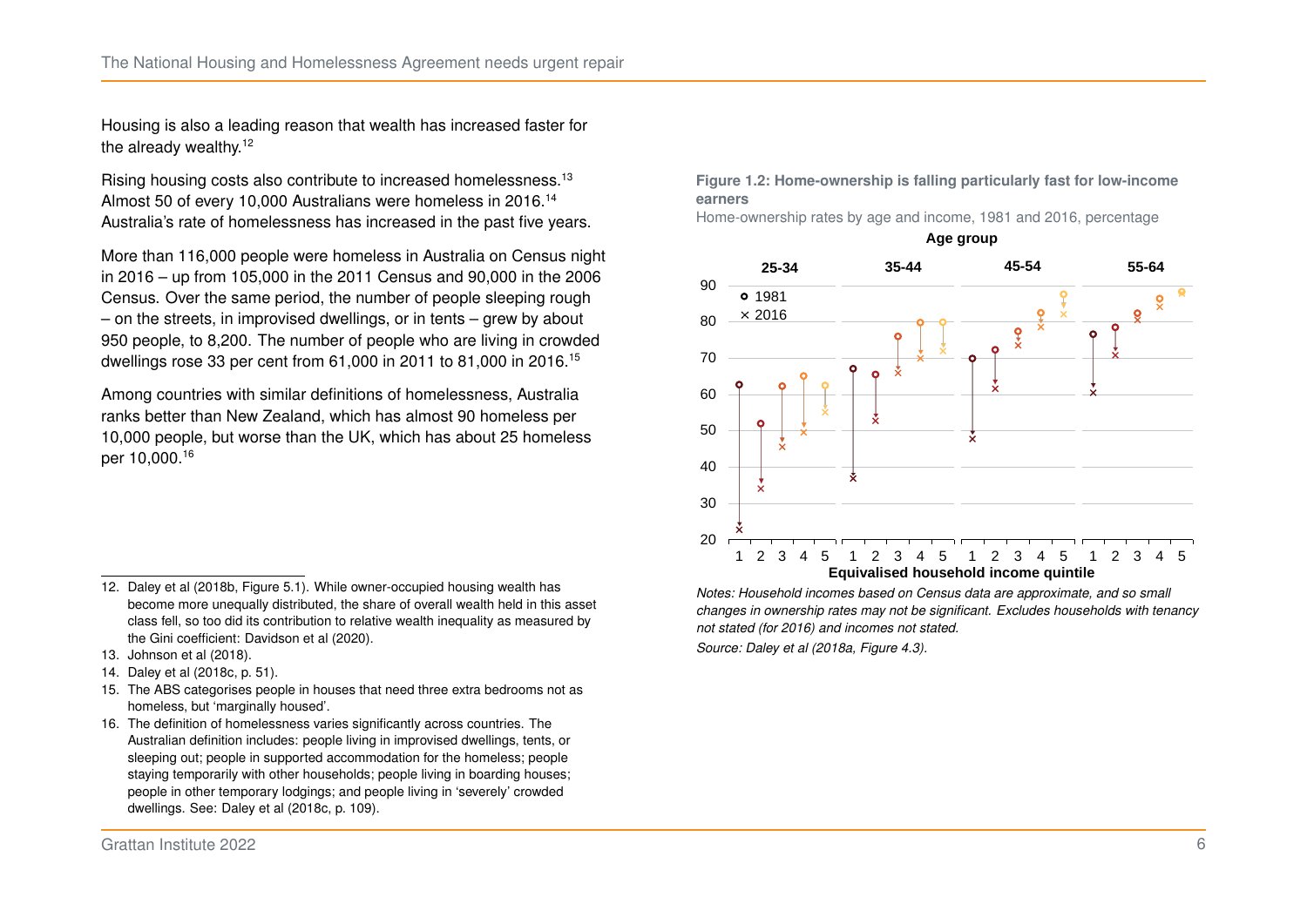#### <span id="page-6-0"></span>**Figure 1.3: Housing costs and wealth are key causes of increasing inequality**

Change in real equivalised household disposable income including and excluding housing costs growth, 2003-04 to 2015-16



*Notes: Housing costs include rents for renters and repayments on loans for owners with mortgages. Growth in income excluding housing costs calculated by subtracting growth in housing costs from growth in disposable income. Income quintiles are calculated using household disposable income, equivalised by family size. Bottom two income percentiles are removed due to low reliability.*

*Source: Daley et al [\(2018a,](#page-23-0) Figure 4.1).*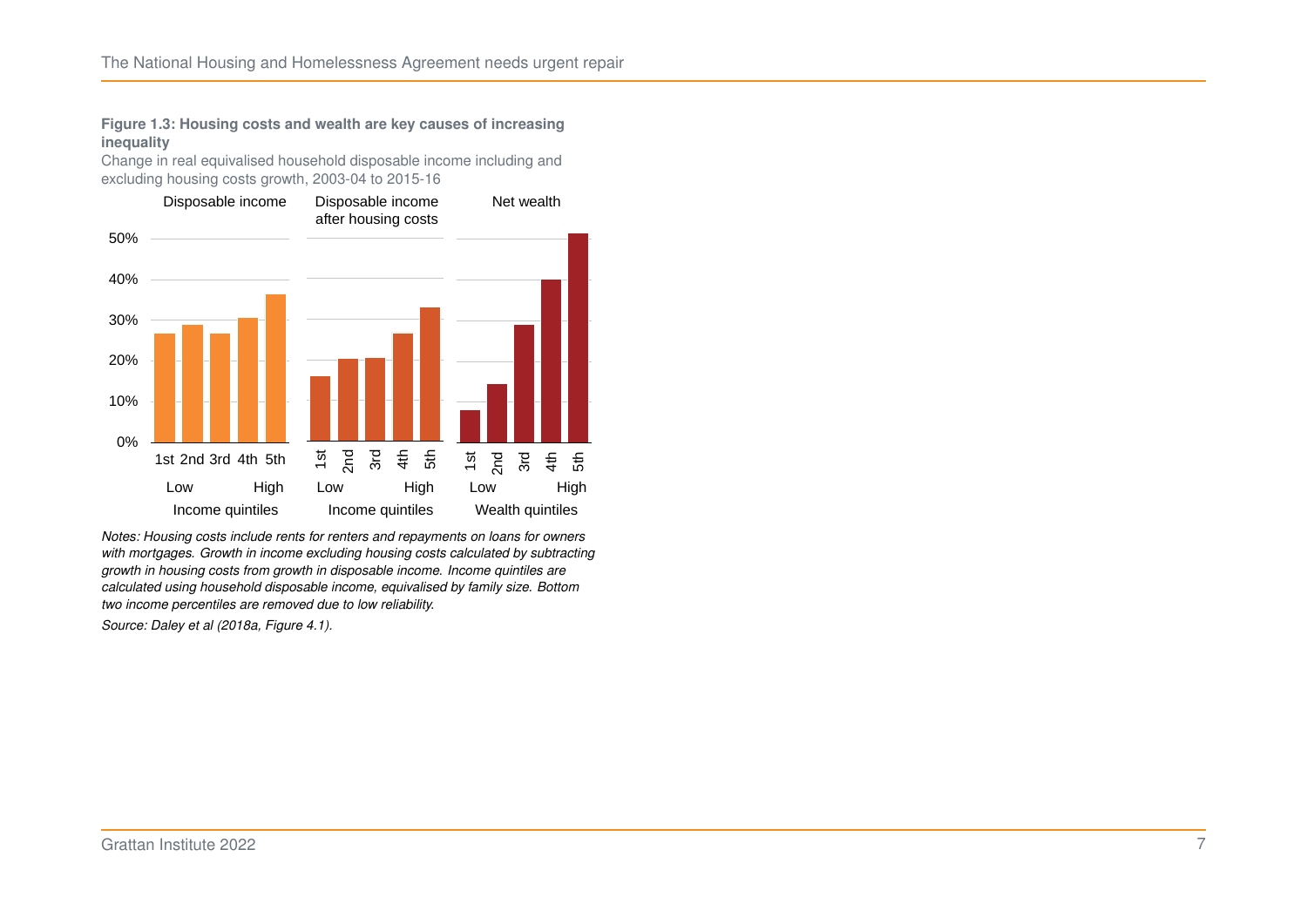# **2 Australia hasn't built enough housing to meet rising demand**

Australian housing has become increasingly expensive – to rent or buy – for many reasons. Demand has been driven by rising incomes, tax and welfare settings, and rapid migration. However, record low interest rates have been the strongest driver of rising prices in recent years.<sup>[17](#page-7-0)</sup> But housing costs – especially rents – would have risen less if there had been more housing.<sup>[18](#page-7-1)</sup>

## **2.1 Australian cities have not built enough housing**

Australian cities have not built enough housing to meet the needs of Australia's growing population. Australia has just over 400 dwellings per 1,000 people, which is among the least housing stock per person in the developed world. Australia has had the second greatest decline in housing stock relative to the adult population over the past 20 years (Figure [2.1](#page-8-0) on the following page). All states and territories except the ACT had less housing per adult in 2016 than in 2011.<sup>[19](#page-7-2)</sup> Some argue that there is no undersupply and possibly even an oversupply of homes in Australia. But these estimates typically ignore how rising prices and worsening affordability pushed people into larger households than they otherwise would have chosen.[20](#page-7-3)

<span id="page-7-1"></span>18. In the past, additional supply over the long run has successfully limited price growth, even when demand grew rapidly. See: Daley et al [\(2018a,](#page-23-0) p. 111).

- <span id="page-7-2"></span>19. Daley et al [\(2018c,](#page-23-4) Table 5.1).
- <span id="page-7-3"></span>20. The average number of people living in each dwelling fell from 3.5 to 2.6 between 1966 and 1996 due to couples having fewer children, the ageing of the population, shifting lifestyle preferences, more family breakdowns leading to smaller households, and older people living in their home for longer. However,

Housing construction had accelerated in the years leading into the COVID pandemic.<sup>[21](#page-7-4)</sup> Most of the additional approvals were for apartments in buildings with four or more storeys, with some pick-up in semi-detached townhouses.[22](#page-7-5) But even record rates of housing construction in Sydney and Melbourne have only just been sufficient to accommodate the population increases seen before the pandemic. $23$ 

The closure of Australia's international borders due to COVID-19 saw Australia's population growth slow to a near stand-still from March 2020 to June 2021.<sup>[24](#page-7-7)</sup> Over the same period, construction commenced on [25](#page-7-8)7,000 dwellings.<sup>25</sup> As a result, new housing supply is temporarily exceeding new demand.<sup>[26](#page-7-9)</sup> This shorter-term period where new supply exceeds new demand can be seen as partial catch-up for much longer, more protracted periods of undersupply. Yet the COVID crisis has also resulted in an increase in housing demand from existing residents, especially an increase in demand for more space per person, offsetting some of the decline in housing demand from the drop in migration. If Australia's population growth returns to pre-COVID trends, future rates of construction will need to be even higher than recent elevated levels.

<span id="page-7-4"></span>21. Daley et al [\(ibid,](#page-23-0) p. 50).

- <span id="page-7-6"></span>23. [Daley et al \(2019\).](#page-23-5)
- <span id="page-7-7"></span>24. [ABS \(2021c\).](#page-22-5)
- <span id="page-7-8"></span>25. [ABS \(2021d\).](#page-22-6)

<span id="page-7-0"></span><sup>17.</sup> For instance, Reserve Bank researchers recently concluded that a temporary 1 per cent decline in interest rates would be expected to lead to house prices rising by 8 per cent over the following two years. But if such a rate cut was seen as being permanent, house prices would instead rise by 28 per cent over the next two years: [Tulip and Saunders \(2019\).](#page-24-3) House price rises since the onset of COVID are consistent with these estimates.

household size has remained roughly constant since the late-1990s. Therefore, these estimates underplay the number of dwellings needed to accommodate Australia's growing population. [Daley et al \(2018a\).](#page-23-0)

<span id="page-7-5"></span><sup>22.</sup> The NSW, Victorian, and Queensland governments have all changed planning rules and processes over the past five years or so, which has helped new building to catch up with additional demand. Daley et al [\(2018c,](#page-23-4) p. 52).

<span id="page-7-9"></span><sup>26.</sup> For example, [Corporation \(2020\)](#page-23-6) expects new demand for housing to fall by 286,000 dwellings between 2020 and 2025, compared with the pre-crisis outlook.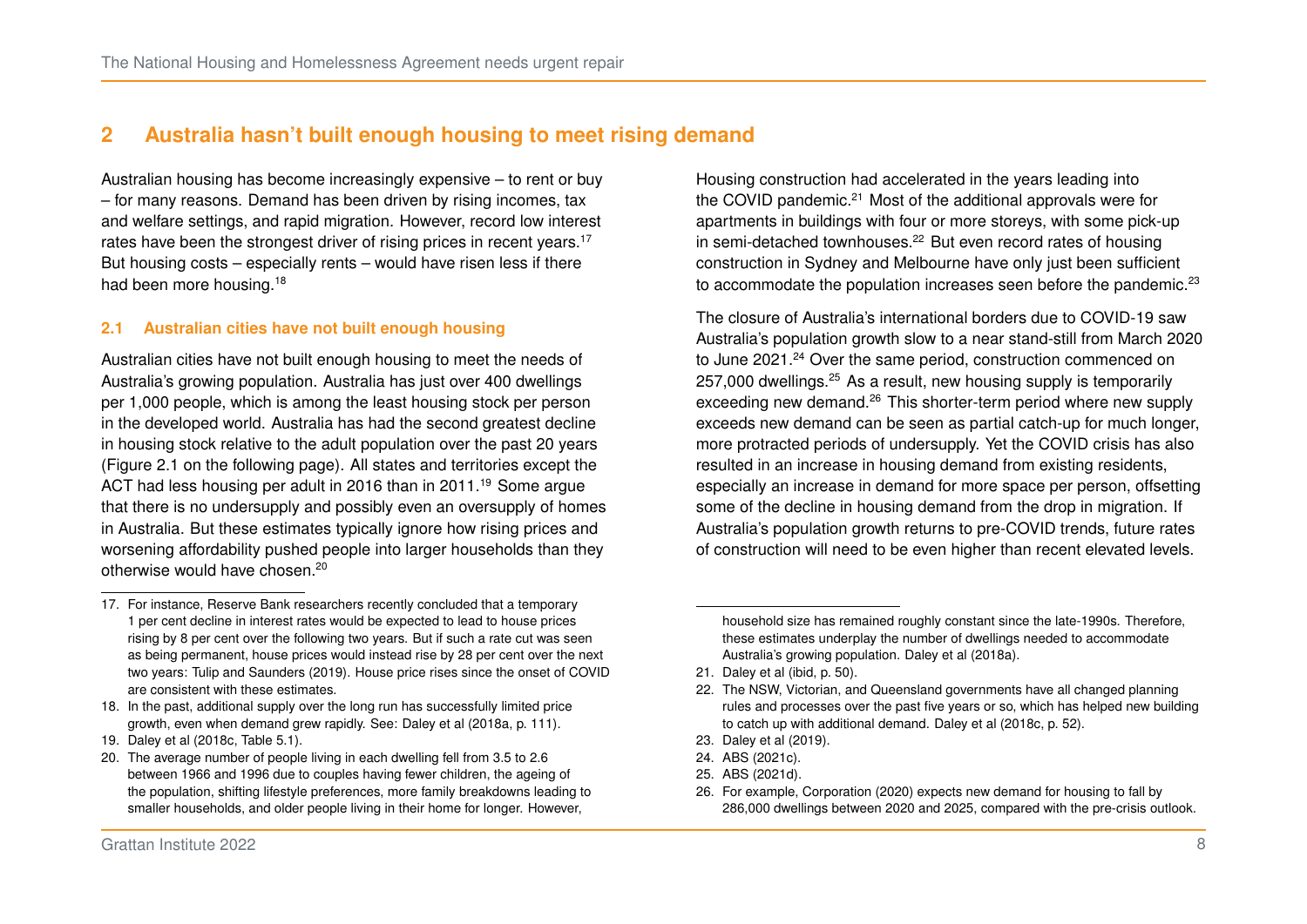#### **2.2 Restrictive planning rules have constrained supply**

The historical shortage of housing in Australia is largely a failure of housing policy, rather than housing markets.

Australia's land-use planning rules are highly prescriptive and complex. Current rules and community opposition make it very difficult to create extra residences in the inner city and middle-ring suburbs of our capital cities.[27](#page-8-1) And so new housing construction in Australian cities is relatively unresponsive to demand.<sup>[28](#page-8-2)</sup> and the density of Australian cities has barely changed in the past 35 years.<sup>[29](#page-8-3)</sup>

In 2018, Reserve Bank researchers estimated that restrictive land-use planning rules added up to 40 per cent to the price of houses in Sydney and Melbourne, up sharply from 15 years ago.<sup>[30](#page-8-4)</sup> More recent research suggests that planning rules have added substantially to the cost of apartments, where building height limits in and around the urban cores of our major cities prevent more construction.<sup>[31](#page-8-5)</sup> These findings are consistent with a growing international literature highlighting how land-use planning rules – including zoning, other regulations, and lengthy development approval processes – have reduced the ability of many housing markets to respond to growing demand, adding to both rent and house price growth in a number of countries.<sup>[32](#page-8-6)</sup>

- <span id="page-8-3"></span>29. [Daley et al \(ibid\).](#page-23-0)
- <span id="page-8-4"></span>30. As demand for housing has increased, the zoning effect as a share of the price of housing has increased: [Kendall and Tulip \(2018\).](#page-24-4)
- <span id="page-8-5"></span>31. [Jenner and Tulip \(2020\)](#page-24-5) estimate that home buyers will pay an average of \$873,000 for a new apartment in Sydney, though it costs only \$519,000 to supply, a gap of \$355,000 (68 per cent of costs). There are smaller gaps of \$97,000 (20 per cent of costs) in Melbourne and \$10,000 (2 per cent of costs) in Brisbane.
- <span id="page-8-6"></span>32. Daley et al (Box 4 [2018a\)](#page-23-0).

<span id="page-8-0"></span>**Figure 2.1: Unlike most developed countries, Australia has had little increase in housing per person in the past two decades** Dwellings per 1,000 people, 2000 and 2020 or latest



*Notes: Figures are for total occupied and unoccupied private dwellings. Data for 2020 series refer to: 2020 for Austria, Denmark, Estonia, Finland, France, Ireland, Lithuania, Luxembourg, Netherlands, Norway, Poland, Portugal, Romania, Sweden, UK, and US; and 2018 for all others. Data for 2000 series refer to: 1998 for Italy; 2001 for Australia, Austria, Bulgaria, Canada, Croatia, Czech Republic, Hungary, Luxembourg, New Zealand, Norway, Portugal, and Spain; 2002 for Chile and Latvia; 2005 for Malta. Source: [OECD \(2020\).](#page-24-6)*

<span id="page-8-1"></span><sup>27.</sup> See Daley et al (pp. 56-58 [2018a\)](#page-23-0) on how regulations affect housing supply.

<span id="page-8-2"></span><sup>28.</sup> The best available estimates of the 'price elasticity of supply' in Australia is that a 10 per cent increase in dwelling prices leads to an increase in the stock of new housing of between 3 and 5 per cent. See: Daley et al (p. 46 [ibid\)](#page-23-0).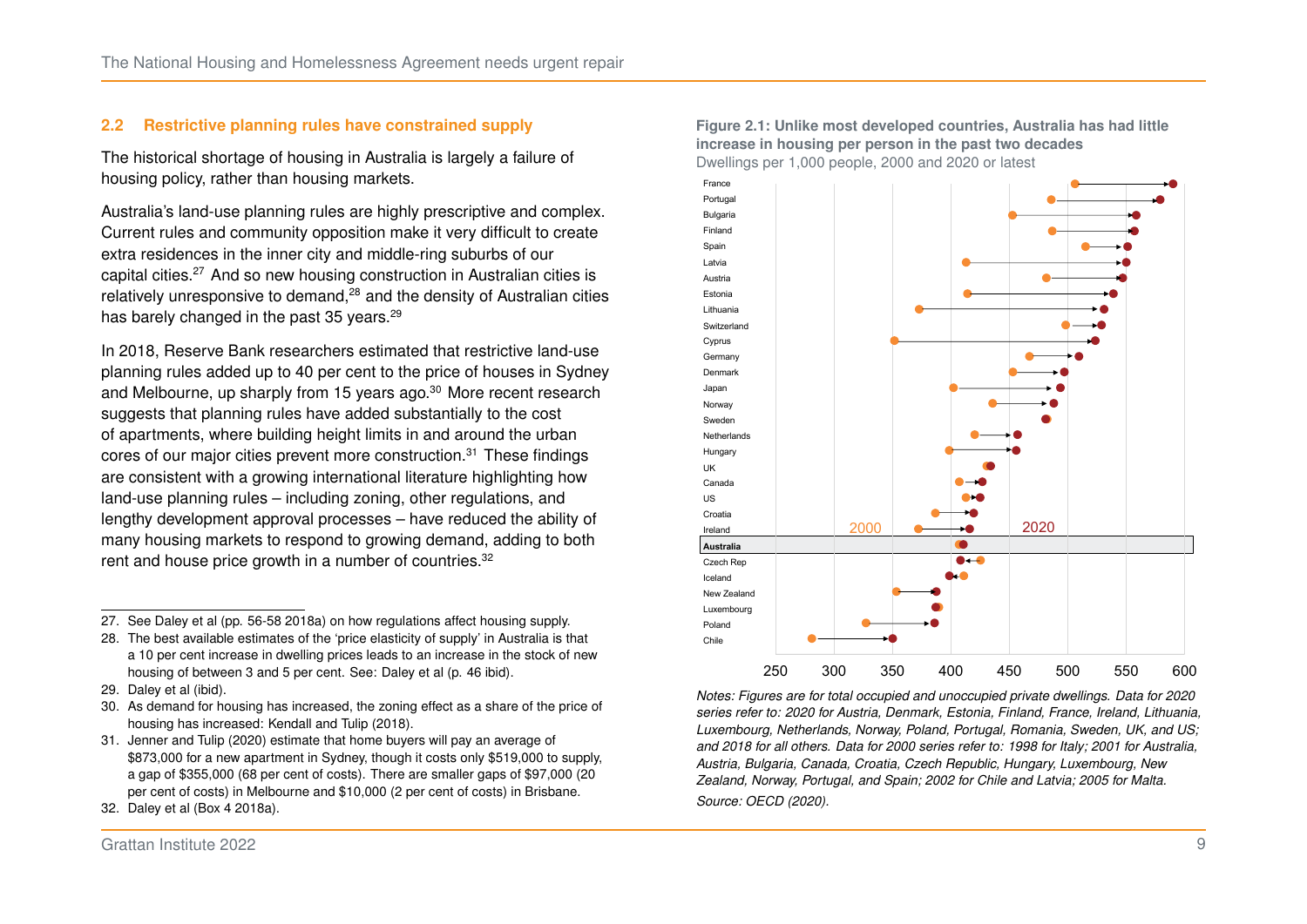Of course, land-use planning rules benefit other land users by, for example, preserving the views of existing residents or preventing increased congestion. But studies generally conclude that the benefits of restricting development are much less than the costs imposed.<sup>[33](#page-9-0)</sup>

Planning rules that constrain development in Australian cities have also led to a shortage of medium- and high-density housing compared to what Australians actually want. After accounting for trade-offs in price, location, and size, many people would prefer a townhouse, semi-detached dwelling, or apartment in a middle- or outer-suburb, rather than a house on the city fringe. Semi-detached dwellings, townhouses, units, and apartments made up 44 per cent of Sydney's and 33 per cent of Melbourne's dwelling stock in 2016, up from about 38 per cent and 28 per cent respectively in 2006. But this is still well short of the 59 per cent and 52 per cent respectively that residents say they want (table  $2.1$ ).<sup>[34](#page-9-1)</sup>

In recent years, planning controls have been significantly relaxed for high-rise in Brisbane and for medium-to-high density dwellings in Sydney.<sup>[35](#page-9-2)</sup> But Australian cities still have relatively little medium-density development in their extensive middle rings. Many local governments restrict medium- and high-density developments to appease local residents' concerns about road congestion, parking problems, and damage to neighbourhood character.

Since the onset of the pandemic, population growth in Australia has slowed, and rates of inbound migration may take some time to return to pre-COVID levels. Wherever people decide to live after the pandemic subsides, the planning system should be flexible enough to ensure

that they can. Changing land-use on urban fringes has already created some conflicts as housing developments encroach onto land previously used for farming.[36](#page-9-3) Allowing Australians to choose where they want to live by relaxing planning rules to allow more housing to be built in a variety of places is the best approach.

#### **2.3 Strict land-use planning rules reflect the politics of planning**

Planning regulations have not changed much, despite the pressure of increasing population, because of the politics of planning. Most people in the established middle suburbs already own their house. Most of them don't like new developments in their neighbourhoods.

The structure of government doesn't make the politics of increasing density any easier. The voting bases of councils, the basis on which they collect rates, and the blurring of responsibilities between the Commonwealth and the states all reduce the political incentives for any level of government to do better.

The benefits of population growth accrue to society as a whole, whereas decisions about development approvals largely sit with local councils. Existing residents usually prefer their suburb to stay the same. Restricting development effectively increases the scarcity value of their property. And they worry that increased population will reduce the value to each of them of the current publicly provided infrastructure in their area such as roads and other amenities. Existing residents are typically concerned that there will be more traffic congestion, more crowding on public transport, more noise, and less 'street appeal'.[37](#page-9-4)

Meanwhile, prospective residents of middle-ring suburbs who don't already live there cannot vote in the relevant council elections, and their interests are largely unrepresented.

<span id="page-9-0"></span><sup>33.</sup> Ibid, p. 57. For example, in a review of the literature, [Gyourko and Molloy \(2015\)](#page-23-7) conclude that while the benefits of land-use planning rules are difficult to quantify, 'recent studies suggest that the overall efficiency losses from binding constraints on residential development could be quite large'.

<span id="page-9-1"></span><sup>34.</sup> Daley et al (Table 3.2 [2018a\)](#page-23-0).

<span id="page-9-2"></span><sup>35.</sup> Daley et al (pp. 58-59 [ibid\)](#page-23-0).

<span id="page-9-3"></span><sup>36.</sup> Select Committee on Agricultural and Related Industries (Chapter 2 [2010\)](#page-24-7).

<span id="page-9-4"></span><sup>37.</sup> [Daley et al \(2018a\).](#page-23-0)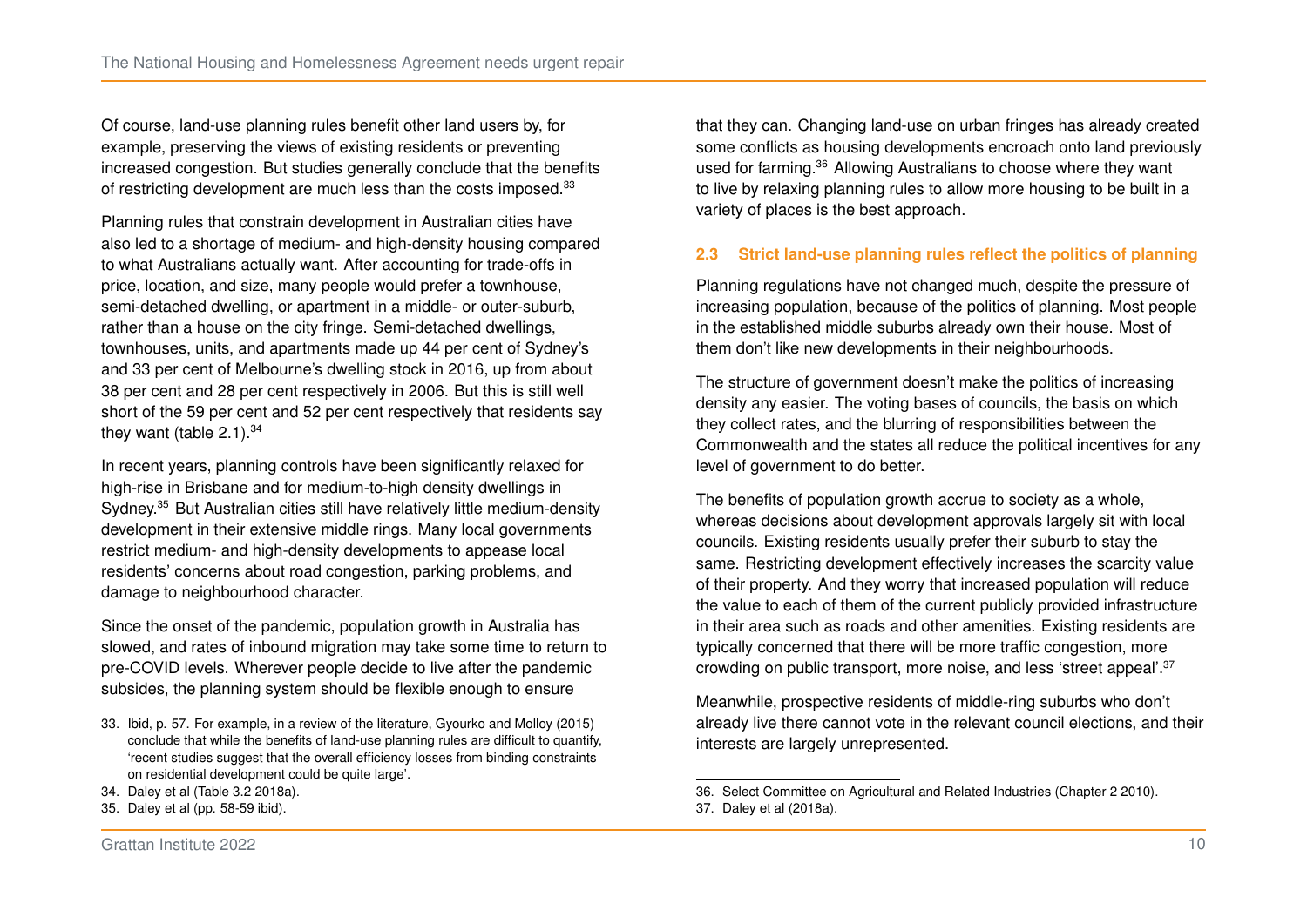| <b>Sydney</b>                                                                                   |          |                                   |                                          |                                        | <b>Melbourne</b> |                |                                   |                                          |                                      |
|-------------------------------------------------------------------------------------------------|----------|-----------------------------------|------------------------------------------|----------------------------------------|------------------|----------------|-----------------------------------|------------------------------------------|--------------------------------------|
|                                                                                                 | Detached | Semi-<br>detached or<br>townhouse | Apartment<br>building up<br>to 3 storeys | Apartment<br>buildings<br>$4+$ storeys |                  | Detached       | Semi-<br>detached or<br>townhouse | Apartment<br>building up<br>to 3 storeys | Apartment<br>buildings<br>4+ storeys |
| % housing stock in 2016                                                                         |          |                                   |                                          |                                        |                  |                |                                   |                                          |                                      |
| Inner                                                                                           | 5        | 4                                 | 6                                        | $\overline{7}$                         | Inner            | 10             | 6                                 | 6                                        | 6                                    |
| Middle                                                                                          | 13       | 3                                 | 5                                        | 4                                      | Middle           | 18             | 6                                 |                                          |                                      |
| Outer                                                                                           | 18       |                                   |                                          | $\mathbf{2}$                           | Outer            | 25             |                                   |                                          | 0                                    |
| Fringe                                                                                          | 21       | 3                                 |                                          | $\mathbf 0$                            | Fringe           | 14             |                                   |                                          |                                      |
| <b>Total</b>                                                                                    | 55       | 14                                | 16                                       | 14                                     | <b>Total</b>     | 67             | 17                                | 10                                       |                                      |
| Preferred housing stock, % of respondents                                                       |          |                                   |                                          |                                        |                  |                |                                   |                                          |                                      |
| Inner                                                                                           | 9        | 4                                 | $\overline{c}$                           | 5                                      | Inner            | 8              | 6                                 | 3                                        | 5                                    |
| Middle                                                                                          | 9        |                                   |                                          | 5                                      | Middle           | 14             |                                   |                                          |                                      |
| Outer                                                                                           | 12       |                                   |                                          | 6                                      | Outer            | 14             | 6                                 | 3                                        | 3                                    |
| Fringe                                                                                          | 10       | 6                                 | 5                                        | 4                                      | Fringe           | 12             | 6                                 | 2                                        | $\overline{c}$                       |
| <b>Total</b>                                                                                    | 41       | 25                                | 15                                       | 20                                     | <b>Total</b>     | 48             | 26                                | 12                                       | 14                                   |
| Housing stock mismatch (housing stock in 2016 minus preferred housing stock), percentage points |          |                                   |                                          |                                        |                  |                |                                   |                                          |                                      |
| Inner                                                                                           | $-4$     | 0                                 | 4                                        | $\overline{c}$                         | Inner            | $\overline{c}$ | $\Omega$                          | 3                                        |                                      |
| Middle                                                                                          |          | $-4$                              |                                          | $-1$                                   | Middle           |                | -3                                | $-2$                                     | $-3$                                 |
| Outer                                                                                           | 6        | $-3$                              | $\Omega$                                 | $-4$                                   | Outer            | 11             | $-2$                              | $-2$                                     | $-3$                                 |
| Fringe                                                                                          | 11       | $-3$                              |                                          |                                        | Fringe           | 2              | $-5$                              | $-2$                                     | $-2$                                 |
| <b>Total</b>                                                                                    | 15       | $-11$                             |                                          | $-6$                                   | <b>Total</b>     | 19             | $-9$                              | $-2$                                     | $-7$                                 |

#### <span id="page-10-0"></span>**Table 2.1: The housing stock in Sydney and Melbourne is still some way from what people would prefer**

*Notes: Preferred stock is from the trade-off survey in [Kelly et al \(2011\).](#page-24-8) Excludes dwellings listed as 'Not stated' and 'Other dwellings'. Semi-detached/townhouses includes townhouses, terrace houses, row houses, courtyard houses, and villa units. Regions are at statistical local area level, sorted according to land price in 2011, and approximately match distance to the CBD. Data may not sum due to rounding.*

*Source: Daley et al (Table 3.2 [2018a\)](#page-23-0).*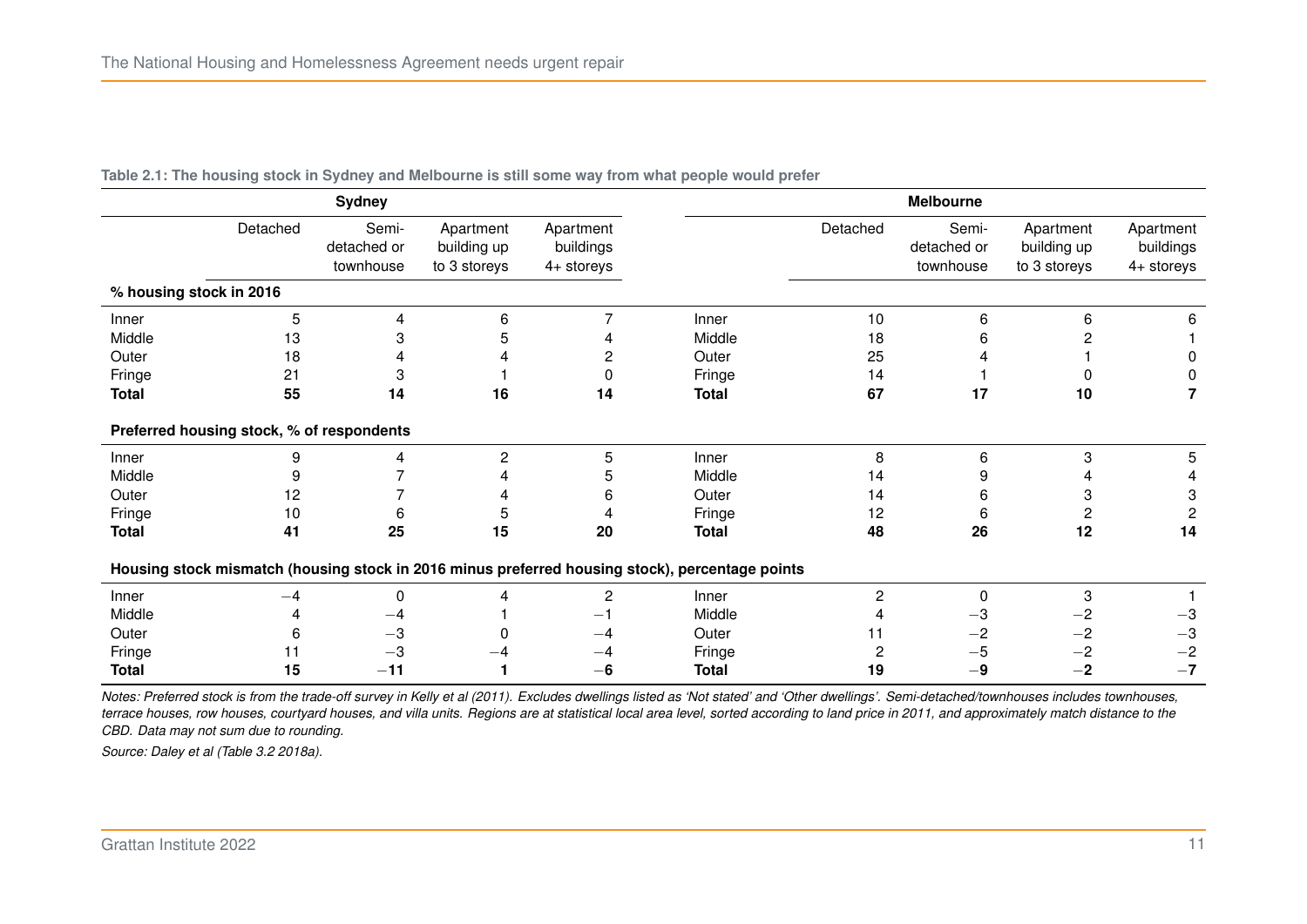# **3 What the next National Housing and Homelessness Agreement should do**

The current National Housing and Homelessness Agreement focuses on protecting the vulnerable, albeit with inadequate funding to effectively house vulnerable Australians, while giving inadequate attention to the more fundamental issue of boosting housing supply.

To give equal weight to these two urgent priorities, the next Agreement should be split in two:

- ∙ A 'National Homelessness and Social Housing Agreement' should focus on protecting the vulnerable by boosting Australia's stock of social housing and increasing Rent Assistance.
- ∙ A 'National Housing Affordability Agreement' should contain commitments from the Federal Government to reform tax and welfare policies that distort demand for housing, and incentives for state and territory governments to reform land-use planning in ways that will boost supply.

Both agreements could sit under a National Housing Strategy that acknowledges that each set of objectives has overlapping benefits but different policy levers.<sup>[38](#page-11-0)</sup>

# **3.1 A National Homelessness and Social Housing Agreement**

A new 'National Homelessness and Social Housing Agreement' should contain commitments to increase the number of social housing dwellings and ensure vulnerable private renters are protected.

## Give priority to more social housing

The best Australian evidence shows that social housing substantially reduces tenants' risk of homelessness.<sup>[39](#page-11-1)</sup> Social housing can make a big difference to the lives of vulnerable people. While lots of landlords rent to low-income households, many are prepared to leave their property vacant if the only person seeking tenancy faces the many issues typical for those who are at severe risk of, or already suffering, homelessness.[40](#page-11-2)

The stock of social housing – currently about 430,000 dwellings – has barely grown in 20 years, while the population has increased by 33 per cent.[41](#page-11-3) About 6 per cent of housing in Australia was social in 1991. It's now less than 4 per cent. As a consequence, there is little 'flow' of social housing available for people whose lives take a big turn for the worse, $42$  and many people who are in great need are not assisted. Tenants generally take a long time to leave social housing; most have stayed for more than five years.<sup>[43](#page-11-5)</sup>

But boosting social housing would be expensive. Estimates vary, but each additional social housing dwelling probably requires either

- <span id="page-11-4"></span>42. Daley et al [\(2018a,](#page-23-0) p. 132).
- <span id="page-11-5"></span>43. [AIHW \(2017\).](#page-22-8)

<span id="page-11-0"></span><sup>38.</sup> For example, protecting the vulnerable requires adequate funding from the Commonwealth, whereas improved housing supply needs state-based reform of land-use planning. However, increased housing supply can help protect the vulnerable by reducing rental stress, the demand for social housing, and homelessness.

<span id="page-11-1"></span><sup>39.</sup> [Prentice and Scutella \(2018\)](#page-24-9) studied the benefits of social housing, comparing people who entered social housing to similar individuals in the private rental market. They found that social housing tends to be effective at reducing homelessness. Only 7 per cent of residents placed in social housing subsequently become homeless, compared to 20 per cent of similar renters in the private market.

<span id="page-11-2"></span><sup>40.</sup> [Daley et al \(2018a\).](#page-23-0)

<span id="page-11-3"></span><sup>41.</sup> [Coates \(2021\).](#page-22-7) This is despite some significant investments in social housing, including the former Rudd Government's Social Housing Initiative.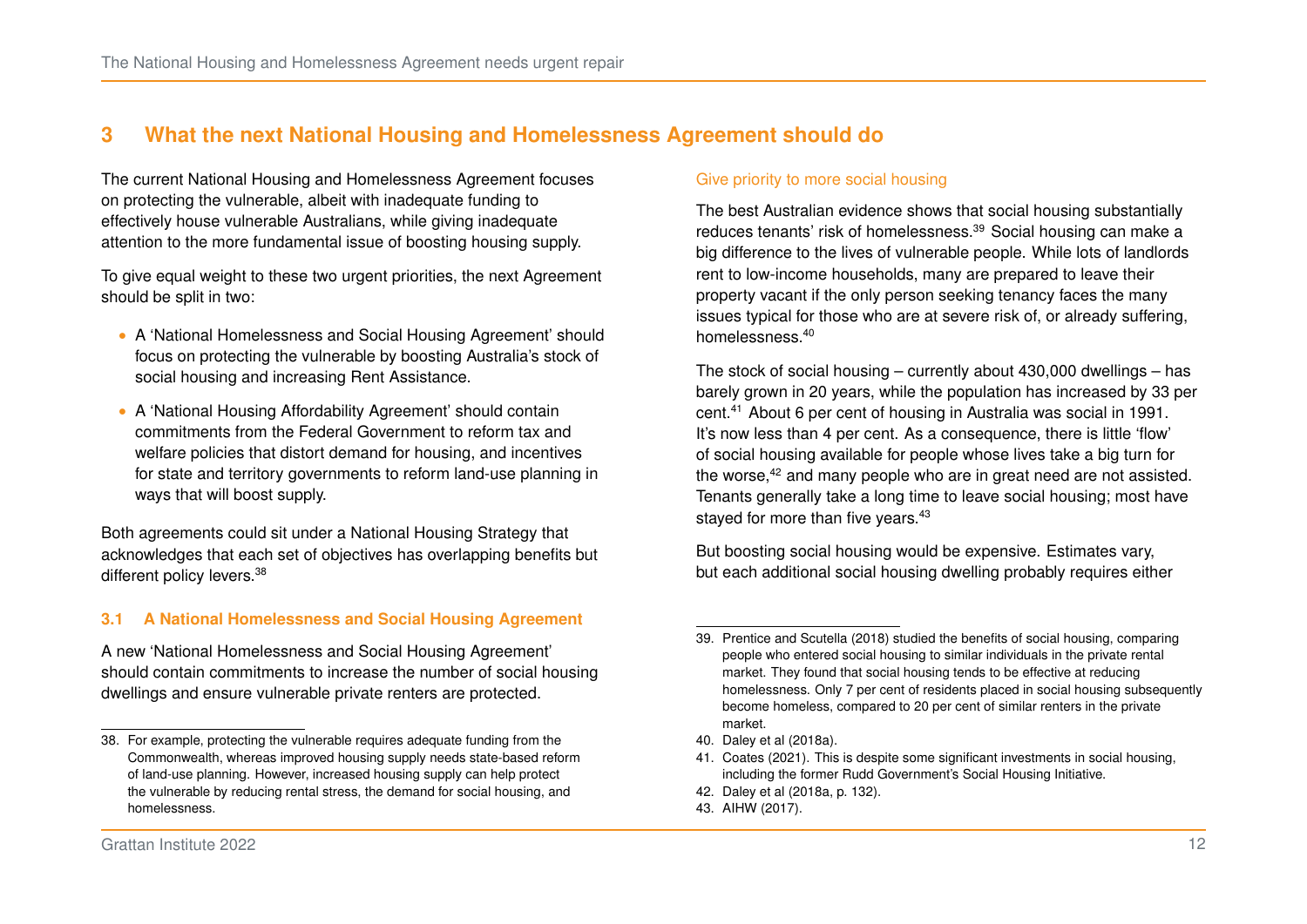an annual subsidy of about \$15,000 a year, or an upfront capital contribution of about \$300,000.[44](#page-12-0)

A new approach is needed to ensure adequate and sustainable funding for new social housing. In the meantime, the existing social housing stock needs to be better managed. It is often not well-suited to tenants' needs,[45](#page-12-1) and it is often of poor quality.[46](#page-12-2)

## Establish a Social Housing Future Fund

The Federal Government should commit to a Social Housing Future Fund, which could make regular capital grants to state governments.<sup>[47](#page-12-3)</sup> A \$20 billion future fund, managed by the Future Fund Board of Guardians, could deliver \$900 million annually, sufficient to build 3,000 new social housing units each year.[48](#page-12-4)

The initial capital could be raised by issuing additional Commonwealth Government debt at long maturities.[49](#page-12-5) The direct financial cost to the Federal Government would be modest – about \$500 million a year –

- <span id="page-12-2"></span>46. In 2018 almost one-in-five Victorian social housing dwellings did not meet minimum acceptable standards: [Productivity Commission \(2020\).](#page-24-10)
- <span id="page-12-3"></span>47. [Coates \(2021\).](#page-22-7)
- <span id="page-12-4"></span>48. Assuming a return target of 4.5 per cent above inflation, and required capital grant per dwelling of \$300,000. Alternatively, a \$20 billion fund could support the immediate construction of 60,000 new social housing units, by providing an availability payment of \$15,000 a year per dwelling for 15 years. However, using availability payments would commit all Future Fund returns for a 15-year period, providing no further additions to the social housing stock in the interim.
- <span id="page-12-5"></span>49. The Commonwealth Government 10-year bond currently has a yield of 2.5 per cent.

in the form of interest costs on the outstanding debt.<sup>[50](#page-12-6)</sup> Alternatively, part of the return from the Future Fund could be used to cover these debt interest costs, leaving \$400 million available each year to fund the construction of about 1,350 new social housing dwellings each year across Australia, but no hit to the Federal Government's underlying cash balance.

Capital grants for new social housing would be administered by the National Housing Finance and Investment Corporation (NHFIC) via a competitive tender. Additional state government contributions to new social housing could be sought on a matching 50:50 basis as a condition of any grants being allocated to their state. Any state that did not agree to provide matching contributions would be ineligible for any federal grants that year, with the proceeds instead reinvested in the Future Fund and re-distributed via a larger grant allocation the following year.

## Additional Commonwealth support should fund social, not affordable, housing

Given its costs, social housing should be reserved for those most in need, and at significant risk of becoming homeless for the long term.<sup>[51](#page-12-7)</sup> An unprecedented boost to the social housing stock – such as an extra 100,000 dwellings – would make a big difference to people who are homeless if it were tightly targeted towards them,<sup>[52](#page-12-8)</sup> but more than twothirds of low-income Australians would still remain in the private rental market.

Additional Federal Government subsidies should not be provided for affordable housing. Affordable housing, such as that constructed

- <span id="page-12-6"></span>50. Assuming a government bond rate of 2.5 per cent.
- <span id="page-12-7"></span>51. Of the new social housing allocations in 2020-21, over 81 per cent went to 'greatest needs' applicants (Productivity Commission [\(2022,](#page-24-11) Chapter 18)).
- <span id="page-12-8"></span>52. For example, there were 116,000 homeless Australians on Census night in 2016 [\(ABS \(2017a\)\)](#page-22-9).

<span id="page-12-0"></span><sup>44.</sup> Estimates of the average upfront cost of building a unit of social housing range from \$240,000 to \$330,000. See: [Coates \(2021\).](#page-22-7)

<span id="page-12-1"></span><sup>45.</sup> Tenants have little choice over the home they are offered, so the type of housing available can be incompatible with their needs. For example, the public housing stock is dominated by three-bedroom houses, yet most recipients are singles or couples without children.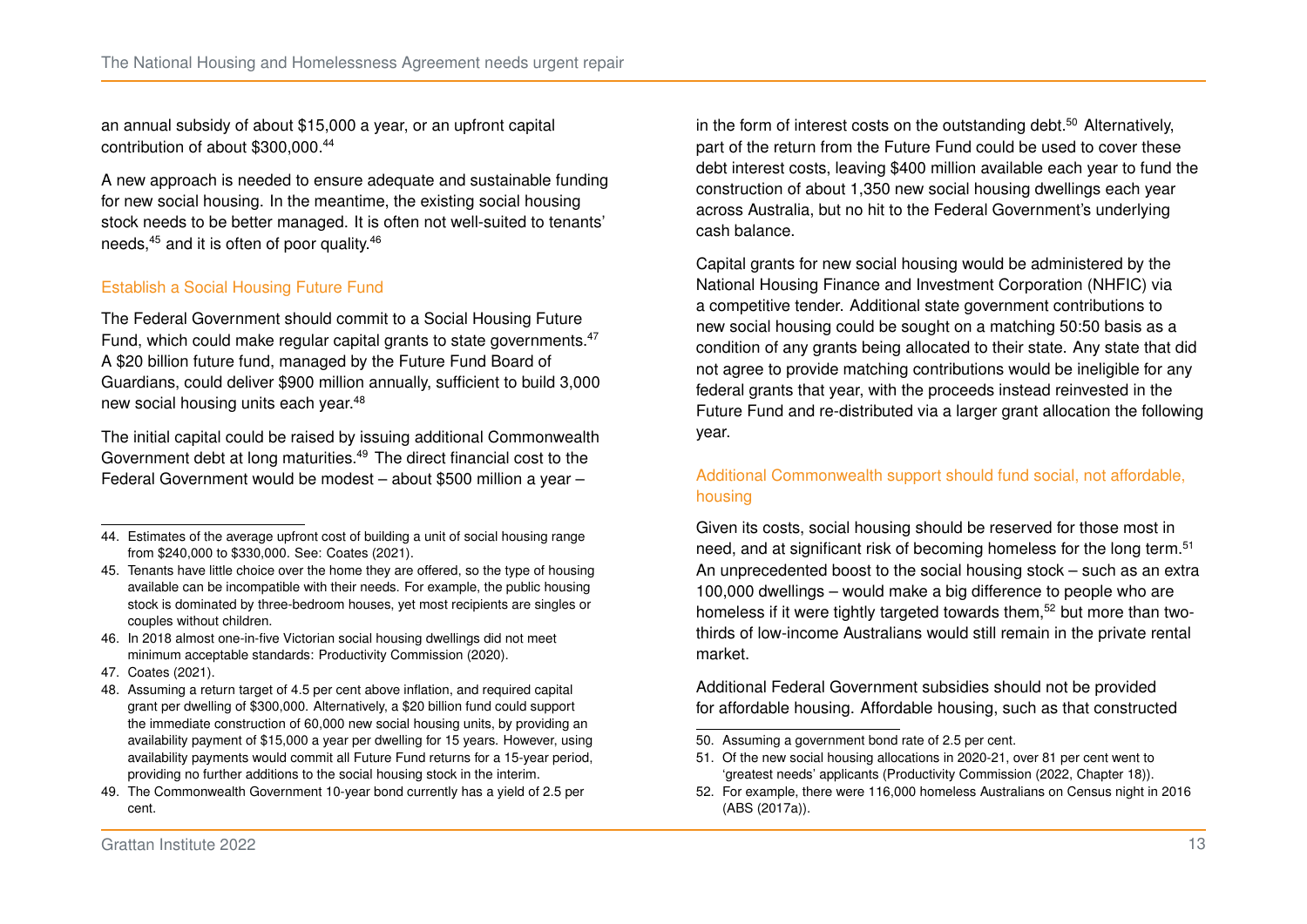under the now-defunct National Rental Affordability Scheme (NRAS), is typically not targeted at people most in need. Eligibility thresholds for NRAS were set far too high: \$50,000 for a single adult, or nearly \$70,000 for a couple – much higher than the equivalent eligibility thresholds for Commonwealth Rent Assistance.<sup>[53](#page-13-0)</sup> As a result, a substantial proportion of people allocated to affordable housing schemes are often on moderate-to-higher incomes.<sup>[54](#page-13-1)</sup>

Far more people are eligible for affordable housing than there are places available. Consequently affordable housing schemes are in effect lotteries that provided much more assistance to some people than others. By contrast, Rent Assistance is available to all Australians who are eligible.

Therefore, beyond ensuring a flow of additional social housing for people most at risk of long-term homelessness, further support for low-income housing should be focused on direct financial assistance for low-income renters by boosting Rent Assistance, and improving housing affordability more broadly by increasing the number of homes constructed.

Boost Commonwealth Rent Assistance

Rent Assistance materially reduces housing stress among low-income Australians.[55](#page-13-2) But the value of Rent Assistance has not kept pace with rent increases. The maximum Rent Assistance payment is indexed in

line with CPI, but rents have been growing faster than CPI for a long time, and the rents paid by low income earners have risen even faster that those measured in the CPI.<sup>[56](#page-13-3)</sup>

The next Agreement should contain commitments to boost the rate of Commonwealth Rent Assistance. This would help low-income earners with their housing costs, and reduce poverty more generally. A 40 per cent increase in the maximum rate of Rent Assistance – worth about \$1,400 a year for singles – would cost \$1,5 billion a year.<sup>[57](#page-13-4)</sup> Commonwealth Rent Assistance would then provide the same real level of assistance to low-income earners as it did 15 years ago, taking into account the rising cost of their rent. In future, Rent Assistance should be indexed to changes in rents typically paid by people receiving income support, so that its value is maintained, as recommended by the Henry Tax Review.[58](#page-13-5)

A common concern is that boosting Rent Assistance would lead to higher rents, eroding much of the gains in living standards for low-income earners.<sup>[59](#page-13-6)</sup> But an increase in Rent Assistance is unlikely to substantially increase rents.<sup>[60](#page-13-7)</sup> Households are unlikely to spend all of

- <span id="page-13-3"></span>56. Coates and Nolan [\(2020a,](#page-22-10) p. 66).
- <span id="page-13-4"></span>57. Updated from Coates and Nolan [\(ibid,](#page-22-10) p. 66).
- <span id="page-13-5"></span>58. Treasury [\(2009,](#page-24-13) p. 595). While the rental component of the CPI is a readily available and transparent measure, an index of rents paid by Rent Assistance recipients would provide a more accurate assessment of their rental costs.
- <span id="page-13-6"></span>59. Senate Economics References Committee [\(2015,](#page-24-14) Chapter 22).
- <span id="page-13-7"></span>60. A recent AHURI study estimated that 6.6 per cent of Rent Assistance is paid to landlords as higher rents, rising to 32 per cent for tenants living in severely disadvantaged areas: [Ong et al \(2020\).](#page-24-15) When New Zealand's rental subsidy was increased in 2005 in parts of Auckland, rents paid by recipients rose by 30 cents for every dollar spent, although the authors expect that increased rents reflected increased housing consumption, especially since rent rises where most pronounced among families, rather than a wider increase in rental prices: [Hyslop](#page-23-10) [and Rea \(2018\).](#page-23-10)

<span id="page-13-0"></span><sup>53.</sup> [Department of Social Services \(2018\).](#page-23-8) For example, the income cut-off for a single receiving JobSeeker is \$32,107 a year: [Services Australia \(2022\).](#page-24-12)

<span id="page-13-1"></span><sup>54.</sup> [Department of Social Services \(2016\).](#page-23-9) Only one-third of NRAS tenants had gross household incomes lower than \$30,000, and one-third had incomes higher than \$50,000 a year.

<span id="page-13-2"></span><sup>55.</sup> In June 2021, 72 per cent of Rent Assistance recipients would have paid more than 30 per cent of their income on rent if Rent Assistance were not provided. With Rent Assistance provided, this proportion was reduced to 46 per cent: [Productivity Commission \(2022\).](#page-24-11)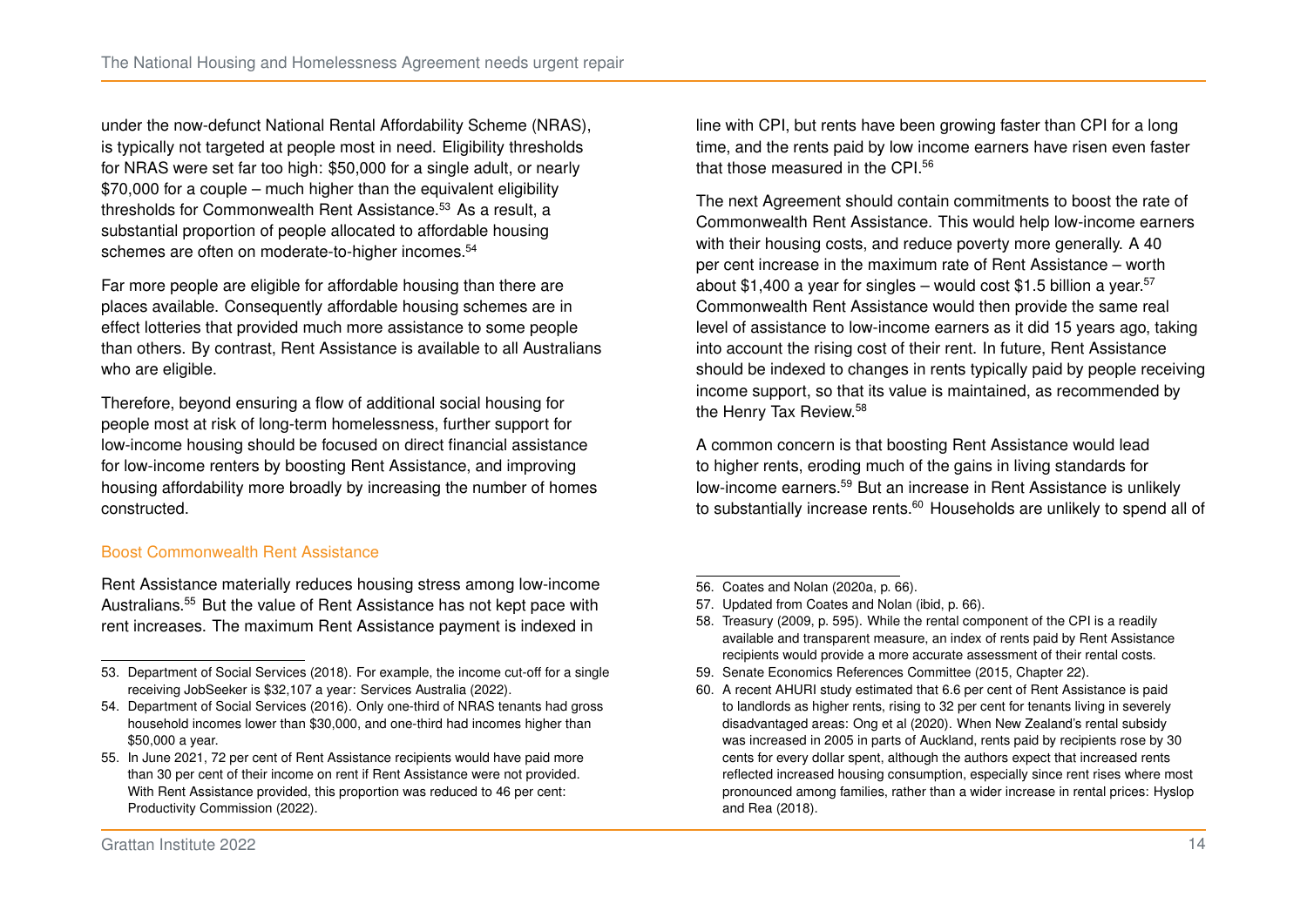the extra income on housing.<sup>[61](#page-14-0)</sup> Households receiving Rent Assistance are only a small proportion of low-income renting households. And only half of low-income renters actually receive Rent Assistance, since eligibility is linked to receiving an income support payment.<sup>[62](#page-14-1)</sup>

But boosting Rent Assistance would not solve all the issues around housing affordability. Boosting Rent Assistance by 40 per cent would only modestly reduce the proportion of low-income earners in housing poverty. Many low-income Australians are spending up to 50 per cent of their incomes on housing.[63](#page-14-2) And private rental is likely to be inappropriate for people at severe risk of long-term homelessness, underlining the need for additional funding for social housing.

#### **3.2 A National Housing Affordability Agreement**

The current Agreement has failed against its commitments for affordable housing and an efficient and responsive housing market. A new, dedicated agreement is needed to focus attention on the major changes needed to make housing cheaper and more accessible for all Australians.

The remainder of the submission identifies policies that governments should commit to in a National Housing Affordability Agreement. Grattan Institute's 2018 report, *Housing affordability: re-imagining the Australian dream*, showed what would work. The report evaluated a wide range of housing policy options on whether they would make a material difference to affordability without substantially dragging on the economy or the budget. It concluded that many of them would boost the supply of housing, while a number of tax reforms to remove distortions in housing investment would have large budgetary and

economic benefits, but more modest impacts on housing demand. These options span all levels of government and are summarised in Figure [3.1.](#page-15-0)

#### **3.2.1 What the Federal Government should commit to**

Given the allocation of federal responsibilities, the most direct commitment the Federal Government can make is to reform tax and welfare policies that distort demand for housing. It should reduce the capital gains tax discount from 50 per cent to 25 per cent; limit negative gearing; and include owner-occupied housing in the Age Pension assets test. The Federal Government should also commit to a shared equity scheme for people who don't have access to 'the Bank of Mum and Dad'. However, the most critical role the Federal Government can play is to incentivise State and Territory governments to reform land-use planning rules to get more housing built (discussed below).

#### Reform tax and welfare rules to reduce demand for housing

Housing demand would be reduced a little if the Federal Government reduced the capital gains tax discount and limited negative gearing – and there would be substantial economic and budgetary benefits.<sup>[64](#page-14-3)</sup> The effect on property prices would be modest – they would be roughly 2 per cent lower than otherwise – and would-be homeowners would win at the expense of investors. House prices at the bottom would probably fall by more, since these tax breaks have channelled investors into lowvalue homes that are lightly taxed under states' progressive land taxes and tax-free thresholds.<sup>[65](#page-14-4)</sup>

The dominant rationale for these reforms is their economic and budgetary benefits. The current tax arrangements distort investment decisions and make housing markets more volatile. Our proposed

<span id="page-14-0"></span><sup>61.</sup> Each dollar of additional Rent Assistance should lead to an increase in spending on housing of only between 9 cents and 15 cents (Daley et al [\(2018b,](#page-23-2) p. 78)).

<span id="page-14-1"></span><sup>62.</sup> Daley et al [\(ibid,](#page-23-2) Figure 7.1).

<span id="page-14-2"></span><sup>63.</sup> Ibid (p. 77).

<span id="page-14-3"></span><sup>64.</sup> [Daley et al \(2016\).](#page-23-11)

<span id="page-14-4"></span><sup>65.</sup> Daley et al [\(2018a,](#page-23-0) pp. 97–98).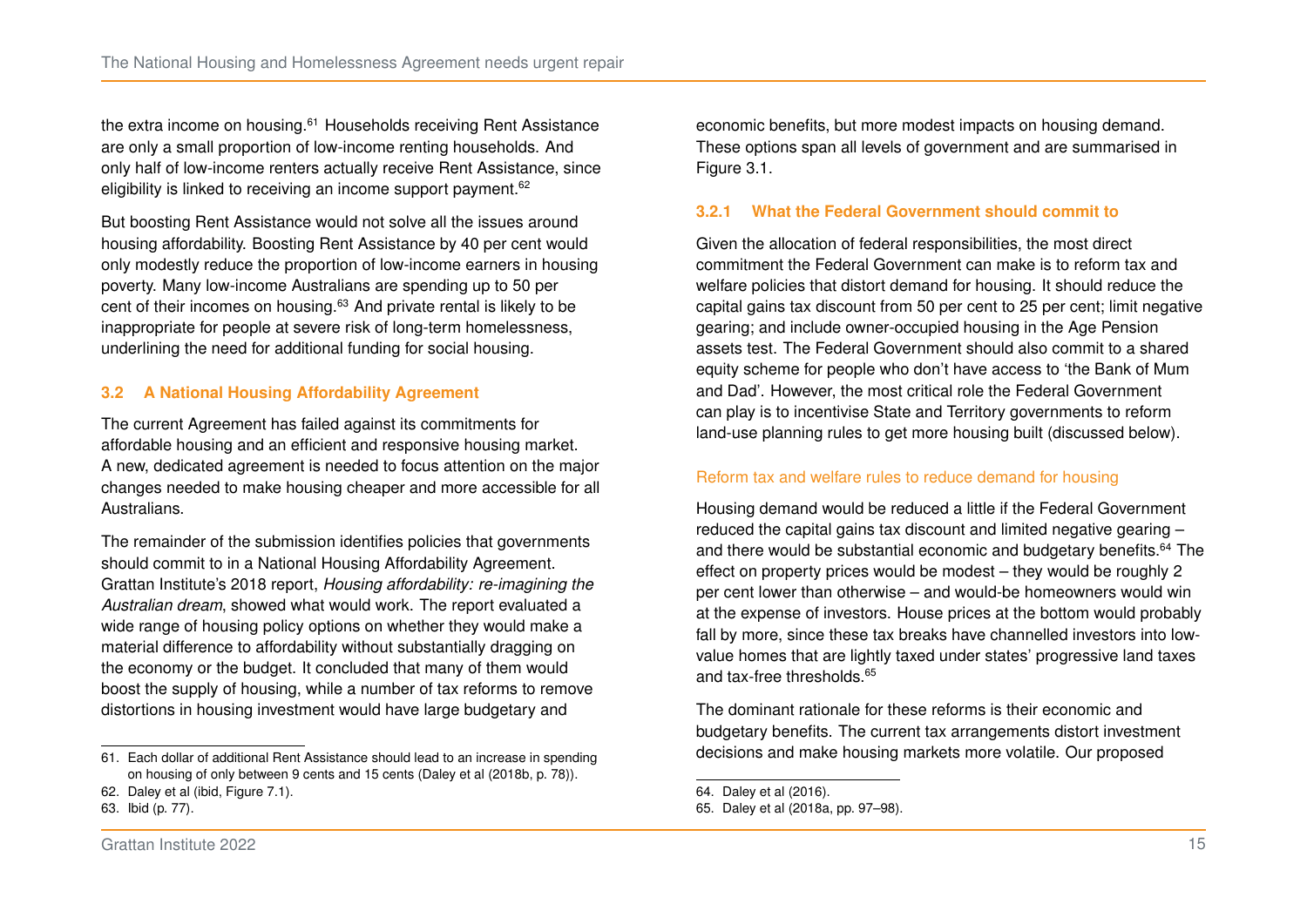<span id="page-15-0"></span>**Figure 3.1: Only some policies will actually improve housing affordability, and these are politically difficult** Summary of economic, budgetary, and social impacts



*Notes: Prospective policies are evaluated on whether they would improve access to more-affordable housing for the community overall, assuming no other policy changes. Assessment of measures that boost households' purchasing power includes impact on overall house prices. Our estimates of the economic, budgetary, or social impacts should not be treated with spurious precision. For many of these effects there is no common metric, and their relative importance depends on the weighting of different political values. Consequently our assessments are generally directional and aim to foster a more informed discussion. SMSF = self-managed superannuation fund. FHB = first home buyer. CGT = capital gains tax. Source: Updated from Daley et al [\(2018a,](#page-23-0) Figure 5.2).*

Grattan Institute 2022 **16**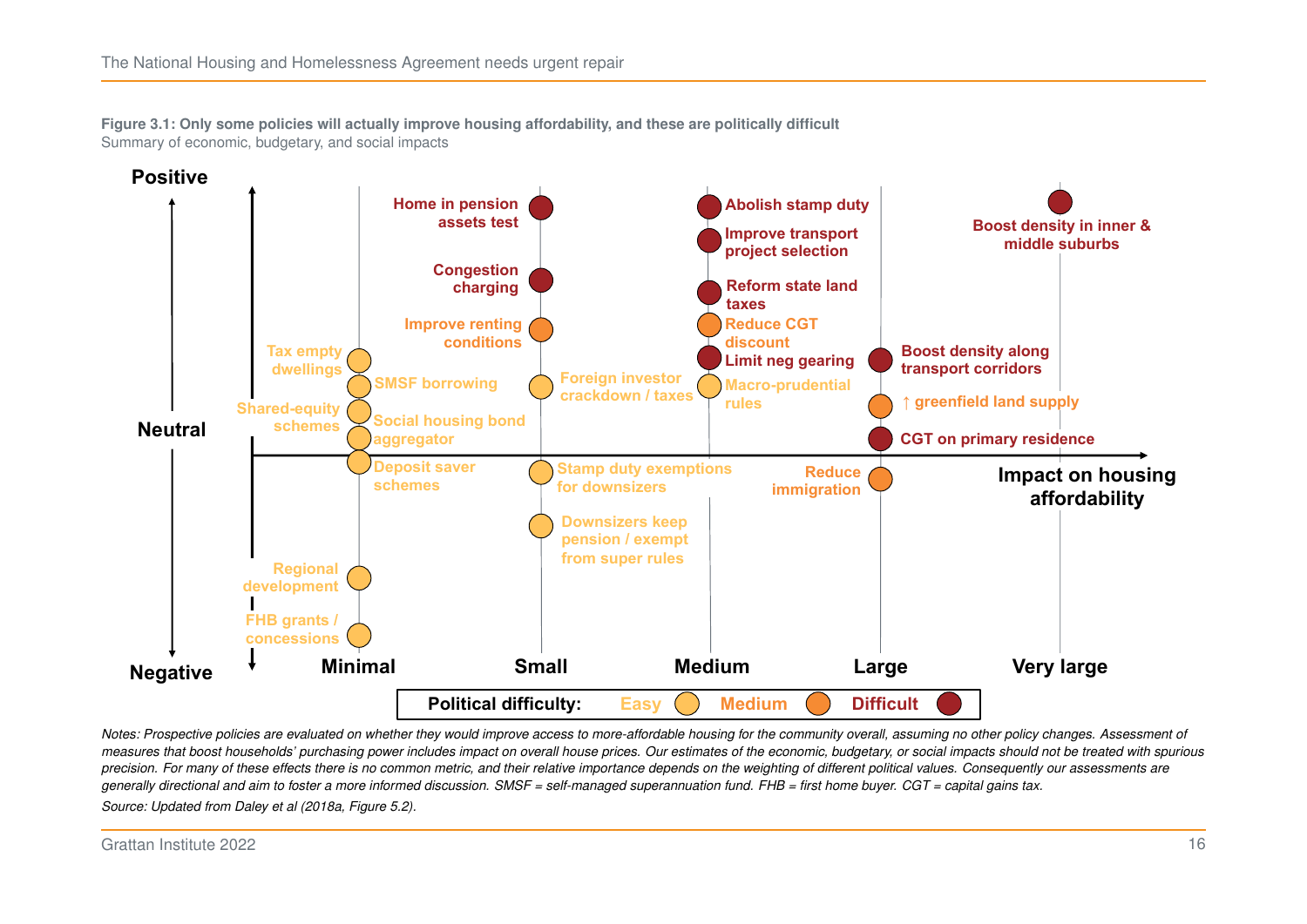reforms would boost the budget bottom line by about \$5 billion a year.<sup>[66](#page-16-0)</sup> Contrary to urban myth, rents wouldn't change much, nor would housing markets collapse.<sup>[67](#page-16-1)</sup>

Including more of the value of the family home in the pension assets test would also marginally reduce housing demand. Under current rules only the first \$216,500 of home equity is counted in the pension assets test; the remainder is ignored. Inverting this so that all of the value of a home is counted above some threshold – such as \$500,000 – would be fairer, and contribute to the budget. Again the dominant rationale for this reform is the budgetary benefit, rather than housing affordability. Many Age Pension payments are made to households that have substantial property assets. More than a quarter of age pensioners own homes worth more than \$500,000.[68](#page-16-2)

This reform would also encourage a few more senior Australians to downsize to more appropriate housing, although the effect would be limited given that research shows downsizing is primarily motivated by lifestyle preferences and relationship changes.<sup>[69](#page-16-3)</sup>

#### Establish a national shared equity scheme for people who don't have a 'Bank of Mum and Dad'

The Federal Government should establish a national shared equity scheme, modelled on schemes already operating in Western Australia and South Australia, to level the playing field for first home buyers who don't have access to a 'Bank of Mum and Dad'.[70](#page-16-4)

Even if federal and state governments reduce demand and lift supply, house prices are likely to remain high, relative to incomes, due to the long-term decline in interest rates. Therefore the deposit hurdle is likely to remain a problem for younger, lower-income Australians who can't get family support.

Under Grattan Institute's proposed national shared equity scheme, the National Housing Finance and Investment Corporation (NHFIC) would co-purchase up to 30 per cent of the home value, sharing in any property price appreciation upon later sale of the property.<sup>[71](#page-16-5)</sup> Purchasers would borrow the remaining funds from a private lender, as will apply to the recently-announced Victorian scheme.<sup>[72](#page-16-6)</sup> The national scheme would be available only to people purchasing their principal place of residence and who owned no other property. Participation would be restricted to singles with incomes below \$60,000, and couple with incomes below \$90,000.[73](#page-16-7) Participants could only buy below-median priced homes across Australia.<sup>[74](#page-16-8)</sup>

<span id="page-16-6"></span>72. [Victorian Government \(2022\).](#page-25-2)

<span id="page-16-0"></span><sup>66.</sup> [Daley et al \(2016\).](#page-23-11)

<span id="page-16-1"></span><sup>67.</sup> Analysis of daily house price data compiled by Corelogic after the 2019 federal election showed that APRA's post-election decision to loosen the lending restrictions it imposes on the banks, rather than the election result, spurred the recovery of Australian house prices. See: [Coates and Cowgill \(2019\).](#page-22-11)

<span id="page-16-2"></span><sup>68.</sup> Callaghan et al [\(2020,](#page-22-12) Chart 1B-1, Chart 3C-3).

<span id="page-16-3"></span><sup>69.</sup> Daley et al [\(2018b,](#page-23-2) p. 38); [Productivity Commission \(2015\);](#page-24-16) and [Valenzuela](#page-25-1) [\(2017\).](#page-25-1)

<span id="page-16-4"></span><sup>70.</sup> For example, see: [Keystart \(2022\)](#page-24-17) and [HomeStart Finance \(2022\).](#page-23-12)

<span id="page-16-5"></span><sup>71.</sup> Consistent with existing state shared equity schemes, the NHFIC would not charge rent on the Federal Government's equity stake. However, purchasers would be required to cover all costs associated with buying or selling a home, such as conveyancing and stamp duty, as well as any ongoing costs such as council rates and maintenance.

<span id="page-16-7"></span><sup>73.</sup> About 57 per cent of singles earn less than \$60,000, and about 25 per cent of couples earn less than \$100,000: Grattan analysis of the ABS Survey of Income and Housing 2019-20.

<span id="page-16-8"></span><sup>74.</sup> For instance, a \$800,000 price cap across Australia, with lower caps in lower-priced cities and regions, would ensure participants could purchase at least 25 per cent of houses in all jurisdictions except Sydney, and more than 50 per cent of apartments in all major capital cities: Coates and Nolan [\(2020b,](#page-22-13) Table 3.1) updated to June 2021 using [ABS \(2021e\).](#page-22-14)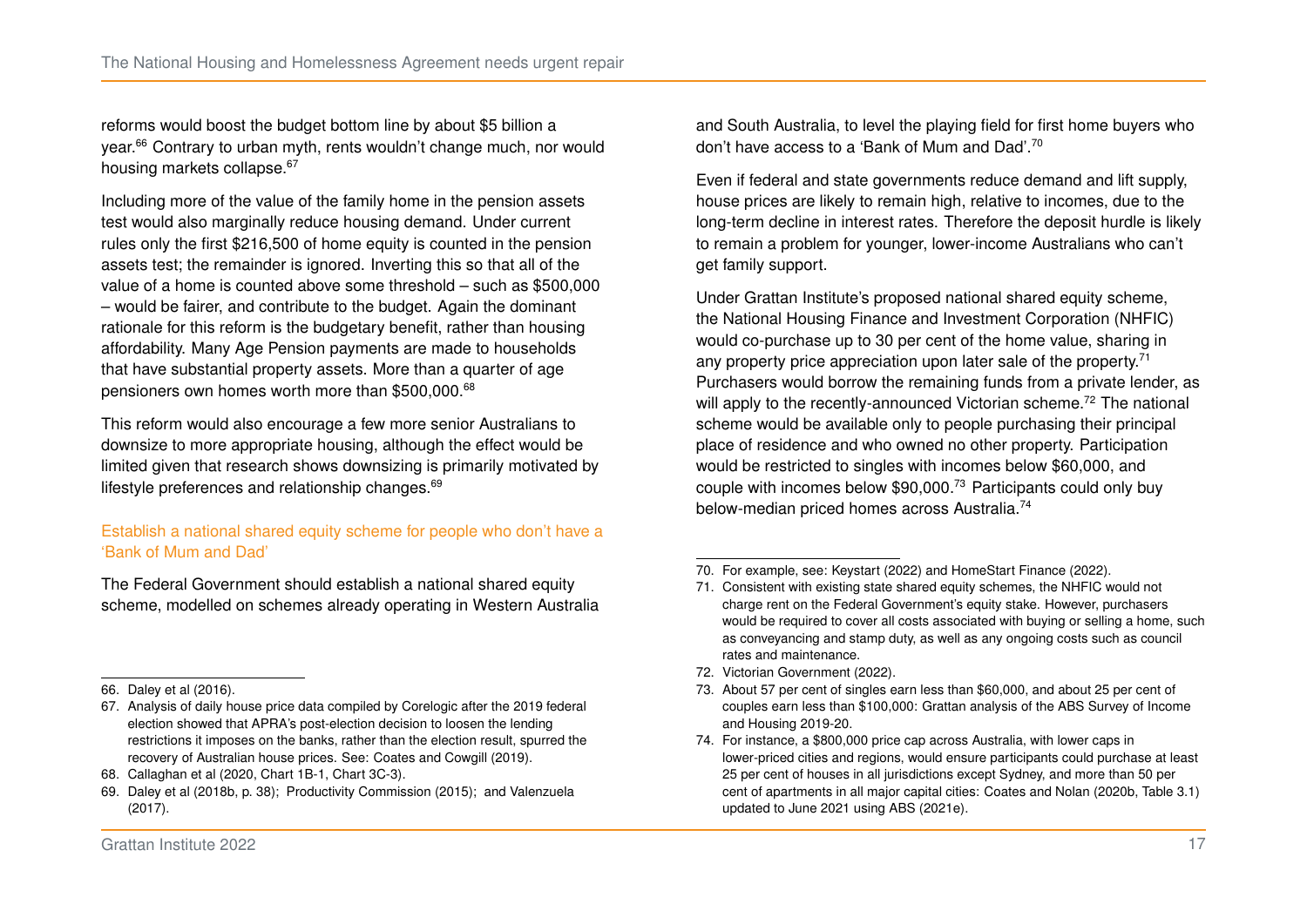The scheme should start with a trial of 5,000 places a year for the first three years. At that point the scheme should be reviewed, and if deemed successful, expanded. Several states already have shared equity schemes, but a national scheme is needed. Existing state schemes are typically small, and often limited to public housing tenants or to purchasing homes solely from government-run developers.

A national shared equity scheme would lower the deposit hurdle for first home buyers without access to the Bank of Mum and Dad. It would also help older Australians (especially single women) who are renting and have some savings but are unlikely to remain in the workforce long enough to pay down a full mortgage.[75](#page-17-0)

Shared equity could help couples to remain in home ownership if they separate. The home is typically a family's largest asset, and splitting the equity in the home upon separation often requires it to be sold. Separating couples then often lack the assets to each purchase a new home, especially since they must pay stamp duty again. Just 34 per cent of women who separate from their partner and lose the house manage to purchase another home within five years, and only 44 per cent do so within 10 years.<sup>[76](#page-17-1)</sup>

Unsurprisingly, older women who have separated or divorced are more than three times as likely to rent at age 65 than married women, whereas separated men are more than twice as likely.<sup>[77](#page-17-2)</sup> And separated women typically have just two-thirds the assets of separated men in retirement<sup>[78](#page-17-3)</sup>

- <span id="page-17-1"></span>76. By contrast, 42 per cent of separating men buy a home within five years, and 55 per cent within 10 years. [Coates \(2022\).](#page-22-4)
- <span id="page-17-2"></span>77. Callaghan et al [\(2020,](#page-22-12) Table 3B-26).
- <span id="page-17-3"></span>78. Callaghan et al [\(ibid,](#page-22-12) Table 3B-4).

Shared equity could also help retired Australians when they downsize, because by unlocking home equity it would boost retirees' living standards.

Shared equity schemes can result in higher house prices, by adding to demand. But targeting schemes tightly at lower-income Australians and lower-priced homes would reduce this risk, which is warranted to support lower-income Australians into home ownership.<sup>[79](#page-17-4)</sup>

The scheme we recommend would have only a modest impact on Federal Government finances. For instance, a scheme that issued an average of 10,000 shared equity loans a year, starting in 2022-23, would issue up to 80,000 loans by 2030, with total government equity holdings of about \$12 billion, or 0.4 per cent of GDP.<sup>[80](#page-17-5)</sup> In fact such a scheme would be likely to be budget positive in the long term, provided that nominal house prices rose faster than the interest rate on government debt to finance the purchases.<sup>[81](#page-17-6)</sup>

## **3.2.2 What state and territory governments should commit to**

State and territory governments should commit to improving supply. Building an extra 50,000 homes a year for a decade could reduce Australian house prices by up to 20 per cent compared to where they would have been otherwise.<sup>[82](#page-17-7)</sup> State governments set the overall framework for land and housing supply, they govern the local councils

- <span id="page-17-5"></span>80. Assuming an average purchase price of \$500,00 and an average government bond rate of 3 per cent on the outstanding debt.
- <span id="page-17-6"></span>81. The scheme would expose the federal budget to the risk of falling house prices, although the size of that exposure would remain very modest.
- <span id="page-17-7"></span>82. [Daley et al \(2018a\).](#page-23-0) [Saunders and Tulip \(2018\)](#page-24-18) estimate this would reduce the cost of housing by 11 per cent.

<span id="page-17-0"></span><sup>75.</sup> About 60,000 renting households aged 45-64 have financial assets (excluding super) exceeding \$200,000 (for singles) and \$300,000 (for couples).

<span id="page-17-4"></span><sup>79.</sup> Capping the scheme at 5,000 places a year in the early years would limit any short-term impacts. But even if the scheme were to eventually offer 10,000 shared equity loans a year, with each buyer purchasing a \$500,000 home on average, the scheme would add at most \$5 billion a year to housing demand in a \$9 trillion housing market, and probably a lot less: [Coates \(2022\).](#page-22-4)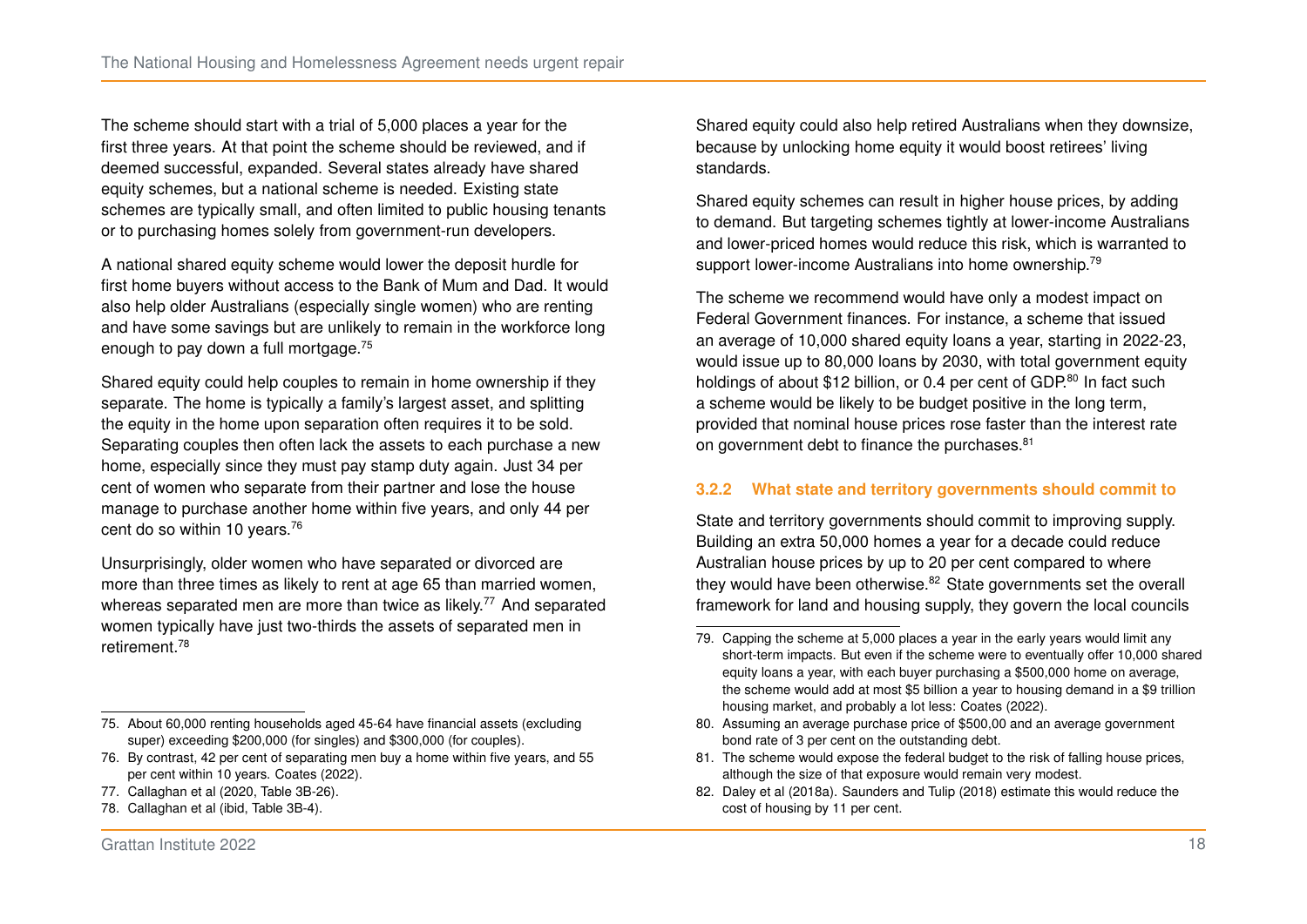that assess most development applications, and they set building regulations that affect building costs. But the Federal Government needs to encourage the states to reform land-use planning and zoning laws and release greenfield land, which would boost supply.

Local governments should not brought into the next national Agreement. Their remits and priorities are localised and narrow, and state governments ultimately control the land-use planning rules which local governments administer.

## The Federal Government should sharpen states' incentives to boost housing supply

The Federal Government should provide incentives to state and local governments to increase the supply of housing in good locations.<sup>[83](#page-18-0)</sup> Coordinating action by the states is worthwhile because improved housing supply in one state spills over into lower prices in other states.<sup>[84](#page-18-1)</sup> The Federal Government can help solve this coordination problem.

The principle of federal financial support for state-level reform is wellestablished. From 1997-98 to 2005-06 the National Competition Policy involved payments averaging about \$600 million a year to the states and territories for regulatory and competition reform.<sup>[85](#page-18-2)</sup> The Productivity Commission's 2005 review of the National Competition Policy found

<span id="page-18-2"></span>85. [Productivity Commission \(2005\).](#page-24-19)

that it had delivered substantial benefits to the Australian community which, overall, greatly outweighed the costs of these payments to the Commonwealth<sup>[86](#page-18-3)</sup>

The current and previous Agreements did not put enough Commonwealth money on the table to get states to make the politically difficult decisions on planning reform.<sup>[87](#page-18-4)</sup> The next Agreement should fix this. The Federal Government should offer incentive payments based on clear and achievable targets – such as the number of additional homes built per 1,000 additional people in the state.<sup>[88](#page-18-5)</sup> Payments should be linked to housing outcomes, rather than specific planning system reform milestones, in order for state and territory governments to have agency to undertake reforms in a way that suits their individual circumstances. Land use planning systems are complex. The precise rules that limit development varies from state to state, although the effects are similar.<sup>[89](#page-18-6)</sup> State governments will have better information about how best to alleviate barriers to new housing construction, including overcoming local opposition.

Further federal funding is most likely needed for these incentives. Making existing payments to the states for homelessness services and social housing contingent on increased housing supply puts vulnerable people at risk, and is unlikely to be politically feasible. Re-purposing

<span id="page-18-0"></span><sup>83.</sup> Daley et al [\(2018a,](#page-23-0) pp. 128–130). See also [Deloitte Access Economics \(2016\).](#page-23-13)

<span id="page-18-1"></span><sup>84.</sup> Australia's housing markets are interconnected. If, for example, only the Victorian Government substantially boosts housing supply, any improvement in affordability will be dispersed across Australia as residents of other Australian cities move to Melbourne, attracted by lower house prices relative to other major Australian cities. But because Australia's migration intake is largely determined by the Federal Government, independently of state planning policies, affordability would improve in other states, even though they would have avoided the political costs of increasing housing supply. See: Daley et al [\(2018a,](#page-23-0) p. 129), [Abelson \(2016\)](#page-22-15) and [Aura and S. Davidoff \(2008\).](#page-22-16)

<span id="page-18-3"></span><sup>86.</sup> Ibid.

<span id="page-18-4"></span><sup>87.</sup> For example, the Turnbull Government pledged to work with State and Territory governments to set housing supply targets and facilitate planning and zoning reform under the new National Housing and Homelessness Agreement, and via city deals. See: Australian Government [\(2017,](#page-22-17) p. 1).

<span id="page-18-5"></span><sup>88.</sup> A dwellings-per-capita measure more appropriately assesses whether states have met the changing housing needs of their jurisdiction as the population rises. In contrast, other suggested approaches, such as offering a fixed sum per additional dwelling built is likely to punish states that see slower growth in their populations, which are typically driven by factors well beyond the control of the respective state or territory government.

<span id="page-18-6"></span><sup>89.</sup> See: Daley et al [\(2018a,](#page-23-0) pp. 56–58).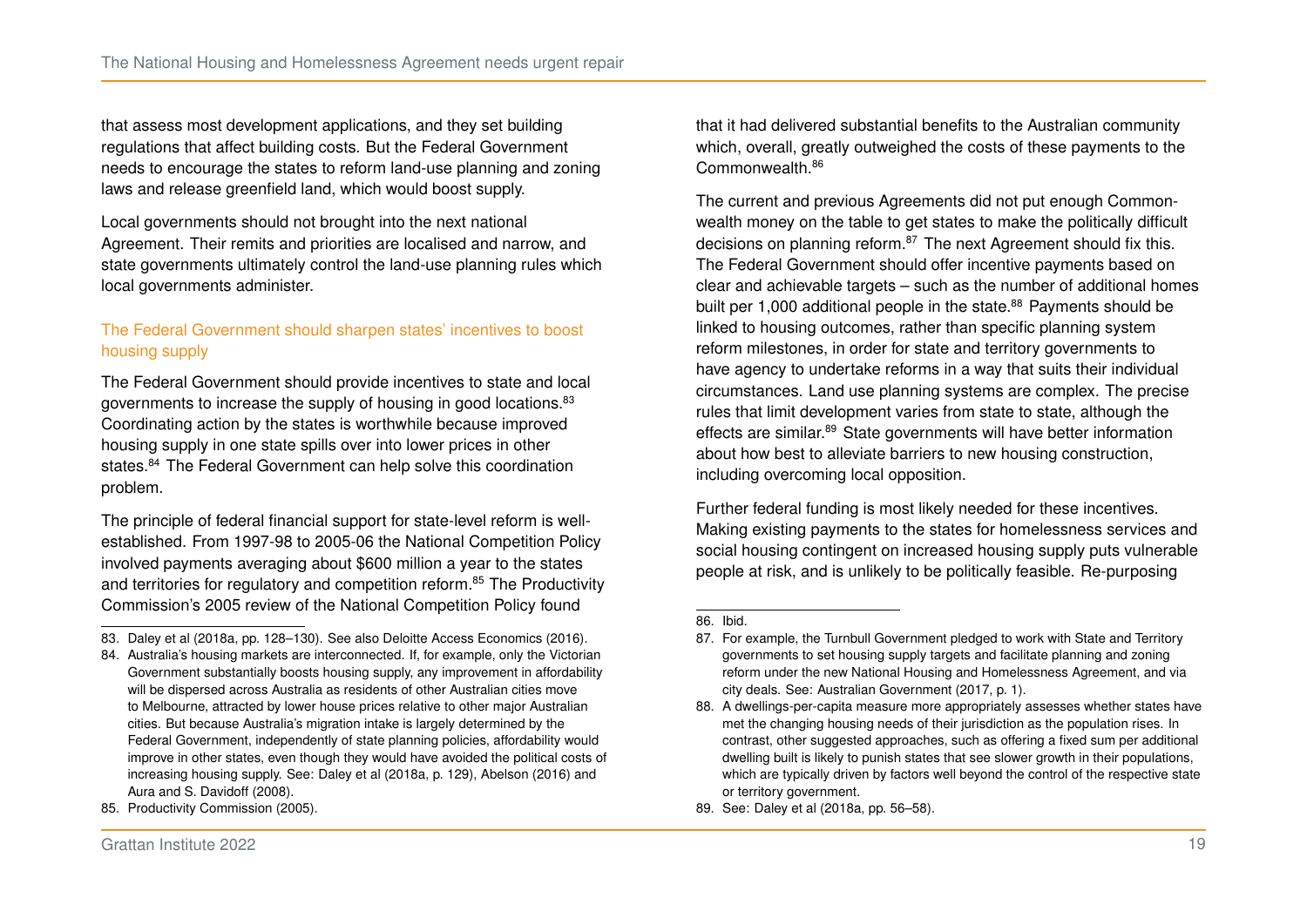other existing funding streams, such as existing federal grants for local infrastructure, or grants programs with Ministerial discretion, is worth exploring but are unlikely to be sufficient on their own to generate sufficient sums needed to entice state governments to undertake politically-difficult reforms to their land-use planning systems.[90](#page-19-0) Federal funding is also justified on the basis that the Commonwealth tax base is more likely than the state tax base to capture the increased revenues that flow from higher economic growth as a result of better housing supply.

The Federal Government should also increase public pressure on states to make good planning decisions by showing how these systems constrain housing supply today. The Commonwealth should shift housing research functions from the National Housing Finance and Investment Corporation to an independent statutory body, Housing Australia, with a mandate to collect nationally consistent data on issues related to housing supply and demand, including on the operation of state and local government land-use planning systems, infrastructure charges, and migration. This more independent body could be used to hold the states to account on any government promise to boost housing supply and reform land-use planning rules.<sup>[91](#page-19-1)</sup>

Of course, boosting housing supply will improve affordability only slowly. Even at current record rates, new housing construction increases the stock of dwellings by only about 2 per cent each year. According to available estimates, adding an extra 50,000 dwellings to Australia's housing stock – an increase of about 25 per cent on current levels of construction nationally, or roughly 0.5 per cent of the national

housing stock – would lead to national house prices being only 1-to-2 per cent lower than otherwise.<sup>[92](#page-19-2)</sup>

But these estimates also imply that a sustained increase in housing supply would have a big impact on house prices. For example, if an extra 50,000 homes were built each year for the next decade, national house prices and rents could be between 10 and 20 per cent lower than they would be otherwise. While these effects are insufficient to offset the impact of record low interest rates on house prices, they could make housing substantially cheaper in Australia than would otherwise be the case.

Fewer restrictions on land use and subdivision can also increase economic growth by enabling more people to access more jobs, while allowing firms to optimise their location.<sup>[93](#page-19-3)</sup> Such flexibility is likely to be especially important in managing changes in where Australians live and work in response to the COVID pandemic.

#### Boosting housing supply would especially help low-income earners

Increased housing supply helps people on low incomes by lowering the rents they pay. Rents have increased more slowly over the past decade in Victorian suburbs in which more housing has been constructed.[94](#page-19-4) Increasing the supply of housing as we recommend would, over a decade, be sufficient to reduce the number of low-income

<span id="page-19-0"></span><sup>90.</sup> A recent analysis by *The Age*/*Sydney Morning Herald* of 11 grants programs with ministerial discretion found \$1.9 billion was spent in Coalition-held electorates, compared to \$530 million in ALP-held electorates, as well as large discrepancies in spending between deserving safe and marginal seats: [Curtis and Wright \(2021\).](#page-23-14)

<span id="page-19-1"></span><sup>91.</sup> Daley et al [\(2018a,](#page-23-0) p. 129).

<span id="page-19-2"></span><sup>92.</sup> Daley et al [\(ibid,](#page-23-0) p. 111). A more recent estimate from [Tulip and Saunders \(2019\)](#page-24-3) suggests that each 1 per cent increase in the stock of dwellings lowers the cost of housing by 2.5 per cent.

<span id="page-19-3"></span><sup>93.</sup> Recent US studies estimate that GDP would be between 2 per cent and 13 per cent higher if enough housing had been built in cities with strong jobs growth such as New York and San Francisco. See: Glaeser and Gyourko [\(2018,](#page-23-15) pp. 22–24) and [Hsieh and Moretti \(2017\).](#page-23-16)

<span id="page-19-4"></span><sup>94.</sup> Each 1-percentage-point increase in the amount of new housing constructed in a local government area resulted in rents growing 3.7 per cent slower over the decade (Grattan analysis of [ABS \(2017a\)](#page-22-9) and [Victorian Department of Health and](#page-25-3) [Human Services \(2019\)\)](#page-25-3).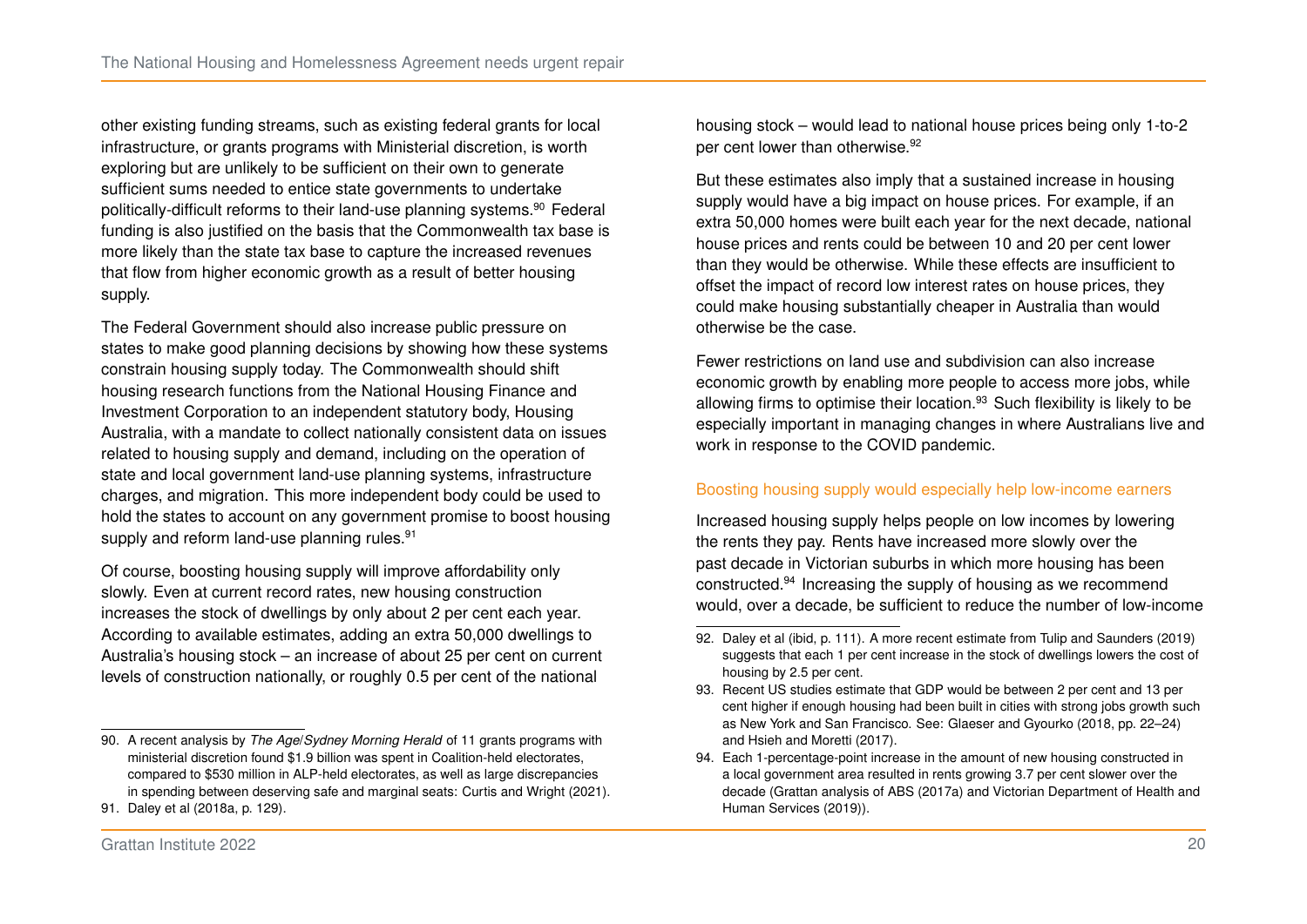households suffering housing stress by up to one-third, or about 170,000 households.<sup>[95](#page-20-0)</sup> And all low-income households would be paying less for their housing.

Claims that direct investment in affordable housing is the only way to boost the stock of homes available to low-income earners are based on misleading research.<sup>[96](#page-20-1)</sup> More housing supply will ultimately free-up less expensive housing stock, making rents cheaper for low-income earners.<sup>[97](#page-20-2)</sup> International evidence suggests that this 'filtering' does occur in practice. For example, US estimates suggest that 45 per cent of homes that were affordable to very low-income earners in the US in 2013 had filtered down from owner-occupier or higher-rent categories in 1[98](#page-20-3)5.<sup>98</sup> And higher rents increase the risk of homelessness for those who are already vulnerable.<sup>[99](#page-20-4)</sup>

- <span id="page-20-0"></span>95. Grattan analysis of [ABS \(2017b\).](#page-22-18) Based on a 20 per cent fall in rents.
- <span id="page-20-1"></span>96. For example, [Ong et al \(2017\)](#page-24-20) claim that most of the additional dwellings built over the past decade were substantially more expensive than the existing housing stock. But this study is flawed because it groups price deciles by the number of local government areas, rather than by the number of dwellings. Grattan Institute's analysis of the data, updated to 2016-17, shows that two-thirds of new houses have been built in the cheapest half of all suburbs, and most new units and apartments have been built in Sydney and Melbourne, where median prices are higher [\(Coates and Wiltshire \(2018\)\)](#page-22-19).
- <span id="page-20-2"></span>97. See: Daley et al [\(2018a,](#page-23-0) p. 64). The people who move into newly constructed, more expensive housing are either existing residents who move out of less expensive housing, or new residents who would otherwise have added to the demand and pushed up the price of existing housing. Irrespective of its cost, each additional dwelling adds to total supply, which ultimately improves affordability for all homebuyers.
- <span id="page-20-3"></span>98. [Weicher et al \(2016\).](#page-25-4)

<span id="page-20-4"></span>99. For example, Johnson et al  $(2018)$  find that a \$100 increase in  $20<sup>th</sup>$  percentile weekly rents raised an individual's risk of becoming homeless by almost 3 per cent among a sample of welfare recipients who had been flagged by Centrelink as being at risk of housing insecurity. In fact, increasing rents actually had a greater impact on the risk of homelessness than frequent illicit drug use, experiencing physical or sexual violence in the past six months, or a history of being in state care.

Decreasing rents provides the kind of support to households which subsidies on their own will never be able to feasibly achieve. Decreasing rents by 20 per cent would boost the post-housing incomes of low-income private renters by more than \$3 billion a year, equivalent to more than an increase of more than 80 per cent in the maximum rate of Commonwealth Rent Assistance.

Making housing cheaper would also make existing government subsidies more effective, since Rent Assistance would go further towards reducing financial stress among low-income private renters.

#### **3.3 All governments should commit to avoiding poorly-targeted subsidies for first home-buyers and downsizers**

Over recent decades, federal, state, and territory governments have spent billions of dollars giving cash incentives and stamp duty concessions to first-home buyers.[100](#page-20-5) These policies have been targeted far too broadly – to many people who would have purchased a house anyway – and typically resulted in spikes of first home-buyer activity as they bring forward purchases, then there is a lull in activity, and in the end housing affordability is actually worse because additional demand drives up prices.<sup>[101](#page-20-6)</sup>

Some argue that governments should give senior Australians more incentives to downsize their homes through stamp duty concessions, exemptions from the Age Pension means test, or additional superannuation tax concessions.[102](#page-20-7) It sounds good: new incentives would encourage seniors to move to housing that better

<span id="page-20-5"></span><sup>100</sup>[.Eslake \(2013\).](#page-23-17) Daley et al [\(2013,](#page-23-18) p. 49) estimated that abolishing all subsidies for first home-buyers could save federal, state, and territory budgets a combined \$1.3 billion a year. Stamp duty concessions act in a similar way to cash grants for first home-buyers [\(I. Davidoff and Leigh \(2013\)\)](#page-23-19).

<span id="page-20-7"></span><span id="page-20-6"></span><sup>101.</sup>Daley et al [\(2018a,](#page-23-0) pp. 135–137).

<sup>102.</sup>For example, see [Ong et al \(2016\).](#page-24-21)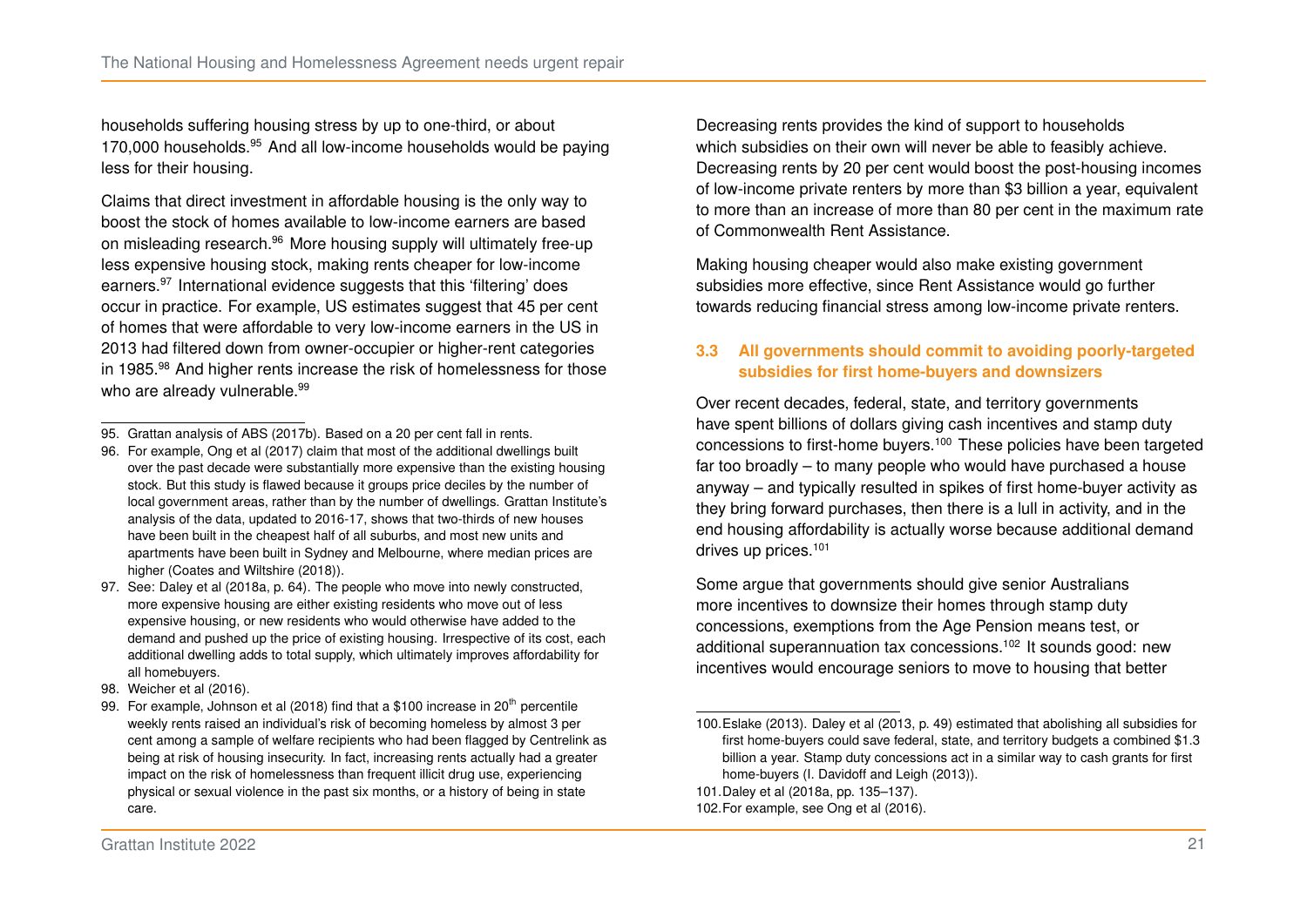suits their needs, while freeing up equity for their retirement and larger homes for younger families.

But the reality is different. Most seniors are emotionally attached to their home and neighbourhood and don't want to downsize.<sup>[103](#page-21-0)</sup> So most of any financial incentives will go to people who were going to downsize anyway.[104](#page-21-1) And, as the Productivity Commission found, these incentives have a material budget cost, and distort the housing market by adding even more tax and welfare incentives to own a home.[105](#page-21-2)

If governments really want to encourage seniors to downsize, they should do so by including the family home in the Age Pension assets test – which would at least have the virtue of improving the budget bottom line, even if it would have little impact on housing affordability.

#### **3.4 Making housing more affordable requires making tough choices**

Australian governments have historically avoided the hard choices on housing affordability, preferring policies that merely appear to help. The politics of reform are fraught because most voters own a home (and many own investment properties), and mistrust any change that might dent the price of their assets. But if governments keep pretending there are easy answers, housing affordability will only get worse.

If governments really want to make a difference, they need to stop offering false hope through policies, such as first home-owners' grants, that are well-known to be ineffective. Governments have no chance of bringing the community with them when they keep telling voters that the easy policies will do the job. Instead they need to explain the

hard choices, to prepare the ground for the tough decisions that need to be made. Either people accept greater density in *their* suburb, or their children will not be able to buy a home. Economic growth will be constrained. And Australia will become a less equal society – both economically and socially.

<span id="page-21-2"></span><span id="page-21-1"></span><span id="page-21-0"></span><sup>103.</sup>For two-thirds of older Australians, the desire to 'age in place' is the most important reason for not selling the family home. Often they stay put because they can't find suitable housing in the same local area [\(Daley and Coates \(2017\)\)](#page-23-20). 104.Daley et al [\(2018a,](#page-23-0) pp. 140–141). 105[.Productivity Commission \(2015\).](#page-24-16)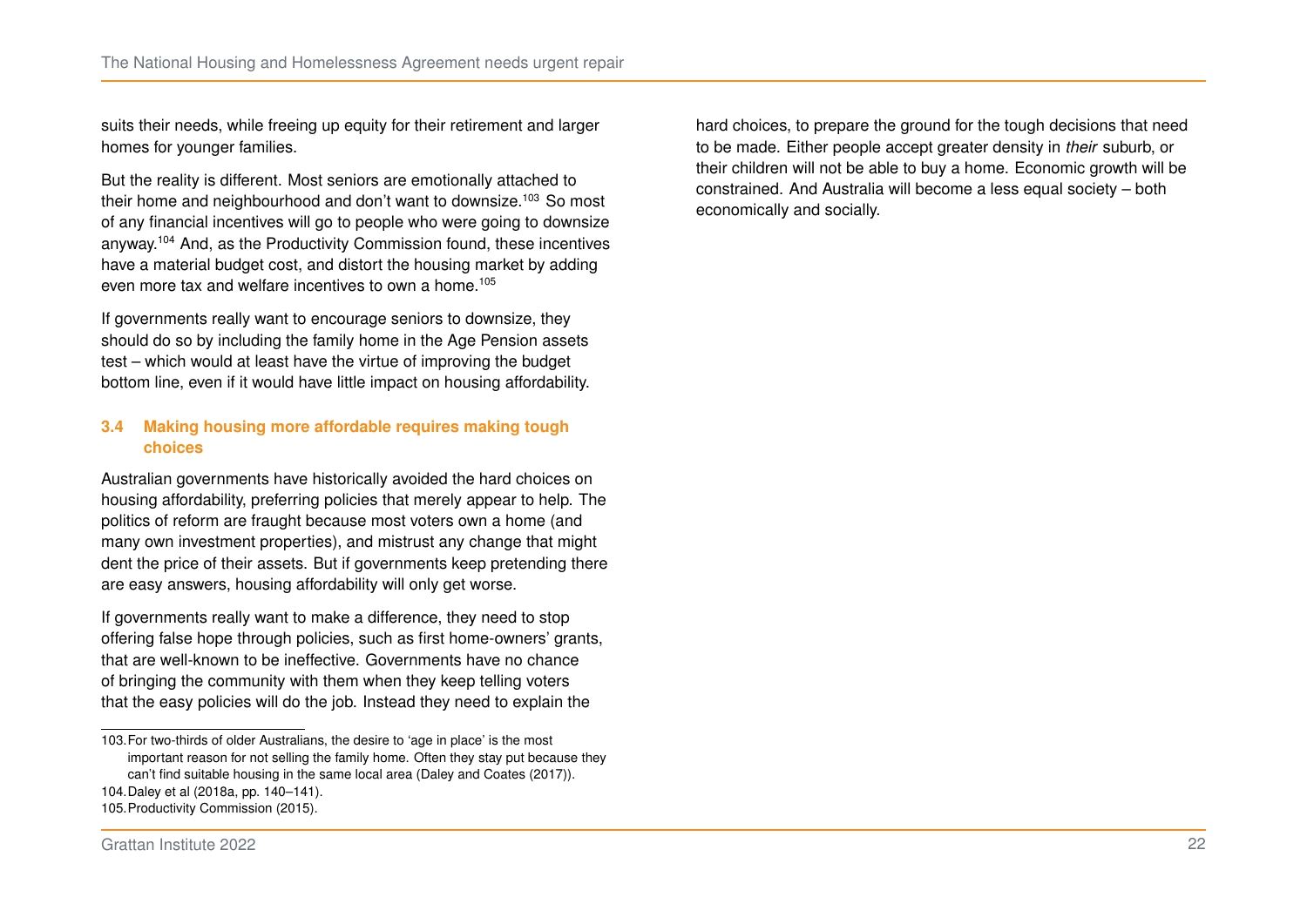# **Bibliography**

- <span id="page-22-15"></span>Abelson, P. (2016). *Housing Costs and Policies: With Special Reference to Sydney*. Sydney: Applied Economics. [http://www.appliedeconomics.com.au/publications/papers/housing/2016](http://www.appliedeconomics.com.au/publications/papers/housing/2016-housing-prices-and-policies-with-special-reference-to-sydney.htm) [housing-prices-and-policies-with-special-reference-to-sydney.htm.](http://www.appliedeconomics.com.au/publications/papers/housing/2016-housing-prices-and-policies-with-special-reference-to-sydney.htm)
- <span id="page-22-9"></span>ABS (2017a). *Census of population and housing, 2016, TableBuilder Pro, Cat. 2073.0*.
- <span id="page-22-18"></span>(2017b). *Microdata: Household Expenditure, Income and Housing, 2015-16, Cat. 6540.0.*
- <span id="page-22-1"></span>(2019). *Survey of Income and Hosing, 2017-18*. Australian Bureau of Statistics. [https://www.abs.gov.au/statistics/people/housing/housing](https://www.abs.gov.au/statistics/people/housing/housing-occupancy-and-costs/2017-18#data-download)[occupancy-and-costs/2017-18#data-download.](https://www.abs.gov.au/statistics/people/housing/housing-occupancy-and-costs/2017-18#data-download)
- <span id="page-22-0"></span>(2021a). *Consumer Price Index, Australia*. Australian Bureau of Statistics. [https://www.abs.gov.au/statistics/economy/price-indexes-and](https://www.abs.gov.au/statistics/economy/price-indexes-and-inflation/consumer-price-index-australia/latest-release#data-download)[inflation/consumer-price-index-australia/latest-release#data-download.](https://www.abs.gov.au/statistics/economy/price-indexes-and-inflation/consumer-price-index-australia/latest-release#data-download)
- <span id="page-22-3"></span>(2021b). *Wage Price Index, Australia*. Australian Bureau of Statistics. [https://www.abs.gov.au/statistics/economy/price-indexes-and-inflation/wage](https://www.abs.gov.au/statistics/economy/price-indexes-and-inflation/wage-price-index-australia/latest-release#data-download)[price-index-australia/latest-release#data-download.](https://www.abs.gov.au/statistics/economy/price-indexes-and-inflation/wage-price-index-australia/latest-release#data-download)
- <span id="page-22-5"></span>(2021c). *National, state and territory population*. Cat. 3101.0. Australian Bureau of Statistics.

[https://www.abs.gov.au/statistics/people/population/national-state-and](https://www.abs.gov.au/statistics/people/population/national-state-and-territory-population/jun-2021#data-download)[territory-population/jun-2021#data-download.](https://www.abs.gov.au/statistics/people/population/national-state-and-territory-population/jun-2021#data-download)

<span id="page-22-6"></span>(2021d). *Building Activity, Australia, September 2021*. Australian Bureau of Statistics.

[https://www.abs.gov.au/statistics/industry/building-and-construction/building](https://www.abs.gov.au/statistics/industry/building-and-construction/building-activity-australia/latest-release#number-of-dwellings-commenced)[activity-australia/latest-release#number-of-dwellings-commenced.](https://www.abs.gov.au/statistics/industry/building-and-construction/building-activity-australia/latest-release#number-of-dwellings-commenced)

- <span id="page-22-14"></span>(2021e). *Residential Property Price Indexes: Eight Capital Cities*. Australian Bureau of Statistics. [https://www.abs.gov.au/statistics/economy/price](https://www.abs.gov.au/statistics/economy/price-indexes-and-inflation/residential-property-price-indexes-eight-capital-cities/latest-release#data-download)[indexes-and-inflation/residential-property-price-indexes-eight-capital](https://www.abs.gov.au/statistics/economy/price-indexes-and-inflation/residential-property-price-indexes-eight-capital-cities/latest-release#data-download)[cities/latest-release#data-download.](https://www.abs.gov.au/statistics/economy/price-indexes-and-inflation/residential-property-price-indexes-eight-capital-cities/latest-release#data-download)
- <span id="page-22-8"></span>AIHW (2017). *Housing Assistance in Australia 2017*. Australian Institute of Health and Welfare. [https://www.aihw.gov.au/reports/housing-assistance/housing](https://www.aihw.gov.au/reports/housing-assistance/housing-assistance-in-australia-2017/contents/social-housing-dwellings)[assistance-in-australia-2017/contents/social-housing-dwellings.](https://www.aihw.gov.au/reports/housing-assistance/housing-assistance-in-australia-2017/contents/social-housing-dwellings)
- <span id="page-22-16"></span>Aura, S. and Davidoff, S. (2008). "Supply constraints and housing prices". *Economic Letters* 99.2, pp. 275–277.
- <span id="page-22-17"></span>Australian Government (2017). *Budget 2017-18: A Comprehensive Plan to Address Housing Affordability*. [https://archive.budget.gov.au/2017-](https://archive.budget.gov.au/2017-18/glossies/factsheets/FS_Combined_Housing_Affordability.pdf) [18/glossies/factsheets/FS\\_Combined\\_Housing\\_Affordability.pdf.](https://archive.budget.gov.au/2017-18/glossies/factsheets/FS_Combined_Housing_Affordability.pdf)
- <span id="page-22-2"></span>BIS (2021). *Residential property prices: selected series, nominal and real*. Bank of International Settlements. [https://www.bis.org/statistics/pp\\_selected.htm.](https://www.bis.org/statistics/pp_selected.htm)
- <span id="page-22-12"></span>Callaghan et al (2020). Callaghan, M., Ralston, D. and Kay, C. *Retirement Income Review: Final Report*. [https://treasury.gov.au/publication/p2020-100554.](https://treasury.gov.au/publication/p2020-100554)
- <span id="page-22-7"></span>Coates, B. (2021). *A place to call home: it's time for a Social Housing Future Fund*. Grattan Institute. [https://grattan.edu.au/news/a-place-to-call-home-its-time](https://grattan.edu.au/news/a-place-to-call-home-its-time-for-a-social-housing-future-fund/)[for-a-social-housing-future-fund/.](https://grattan.edu.au/news/a-place-to-call-home-its-time-for-a-social-housing-future-fund/)
- <span id="page-22-4"></span>(2022). *Levelling the playing field: it's time for a national shared equity scheme*. Grattan Institute. [https://grattan.edu.au/news/levelling-the-playing](https://grattan.edu.au/news/levelling-the-playing-field-its-time-for-a-national-shared-equity-scheme/)[field-its-time-for-a-national-shared-equity-scheme/.](https://grattan.edu.au/news/levelling-the-playing-field-its-time-for-a-national-shared-equity-scheme/)
- <span id="page-22-19"></span>Coates, B. and Wiltshire, T. (2018). *The Conventional Wisdom Is Wrong: Building More Housing Does Help Low-Income Earners*. Inside Story. [http://insidestory.org.au/the-conventional-wisdom-is-wrong-building-more](http://insidestory.org.au/the-conventional-wisdom-is-wrong-building-more-housing-does-help-low-income-earners/)[housing-does-help-low-income-earners/.](http://insidestory.org.au/the-conventional-wisdom-is-wrong-building-more-housing-does-help-low-income-earners/)
- <span id="page-22-11"></span>Coates, B. and Cowgill, M. (2019). "What's driving the rebound in house prices since the election?" *Grattan Blog*. [https://grattan.edu.au/news/whats-driving-the](https://grattan.edu.au/news/whats-driving-the-rebound-in-house-prices-since-the-election/)[rebound-in-house-prices-since-the-election/.](https://grattan.edu.au/news/whats-driving-the-rebound-in-house-prices-since-the-election/)
- <span id="page-22-10"></span>Coates, B. and Nolan, J. (2020a). *Balancing Act: Managing the Trade-Offs in Retirement Incomes Policy (Submission to the Retirement Income Review)*. Grattan Institute. [https://grattan.edu.au/wp-content/uploads/2020/03/Grattan-](https://grattan.edu.au/wp-content/uploads/2020/03/Grattan-Institute-sub-balancing-act-retirement-income-review.pdf)[Institute-sub-balancing-act-retirement-income-review.pdf.](https://grattan.edu.au/wp-content/uploads/2020/03/Grattan-Institute-sub-balancing-act-retirement-income-review.pdf)
- <span id="page-22-13"></span>(2020b). *Submission to Inquiry into the National Housing Finance and Investment Corporation Amendment Bill 2019*. Grattan Institute. [https://grattan.edu.au/wp-content/uploads/2019/09/Submission-to-Inquiry](https://grattan.edu.au/wp-content/uploads/2019/09/Submission-to-Inquiry-into-the-National-Housing-Finance-and-Investment-Corporation-Amendment-Bill-4.pdf)[into-the-National-Housing-Finance-and-Investment-Corporation-](https://grattan.edu.au/wp-content/uploads/2019/09/Submission-to-Inquiry-into-the-National-Housing-Finance-and-Investment-Corporation-Amendment-Bill-4.pdf)[Amendment-Bill-4.pdf.](https://grattan.edu.au/wp-content/uploads/2019/09/Submission-to-Inquiry-into-the-National-Housing-Finance-and-Investment-Corporation-Amendment-Bill-4.pdf)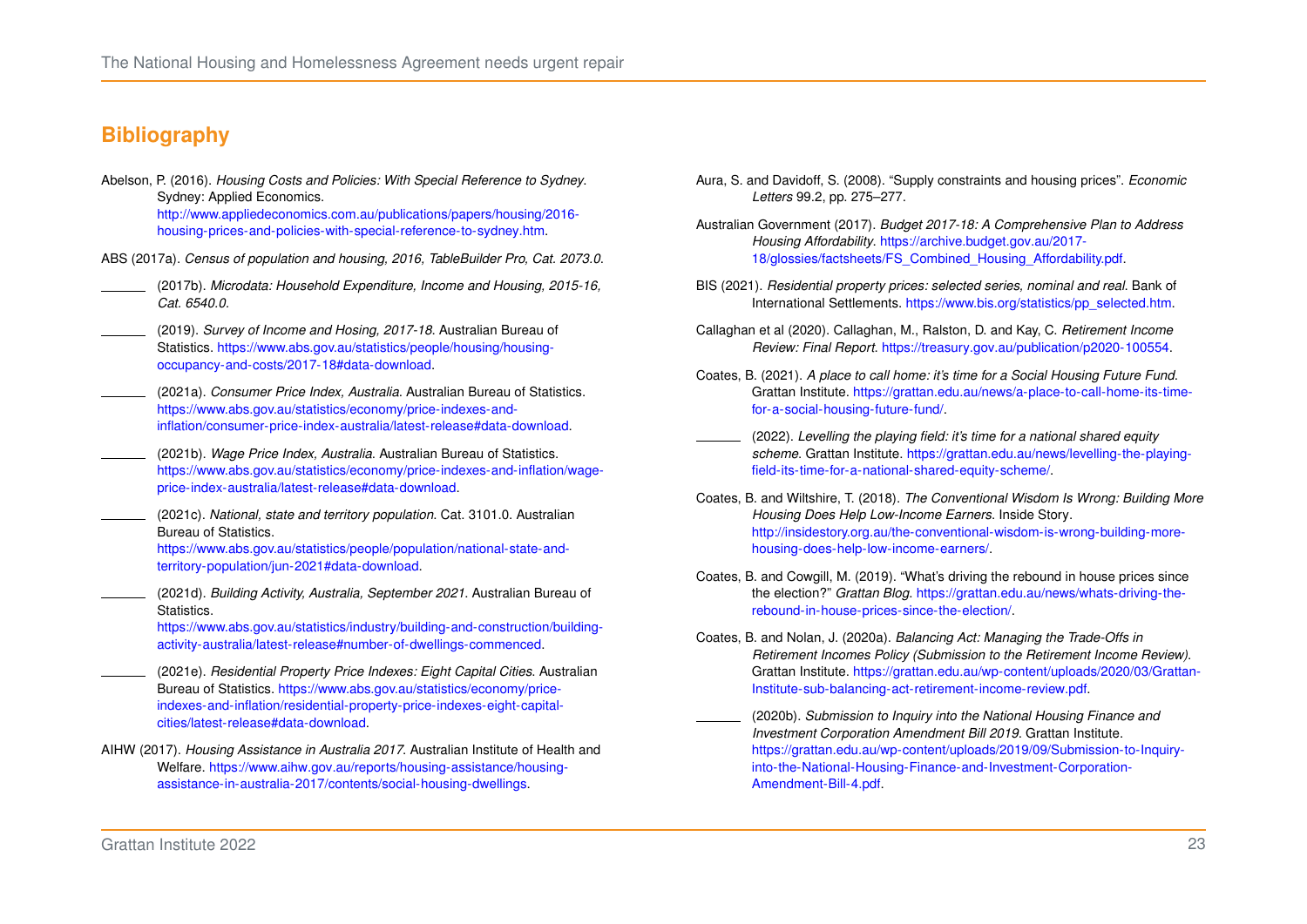<span id="page-23-6"></span>Corporation, N. H. F. a. I. (2020). *State of the Nation's Housing 2020*. NHFIC. [https://www.nhfic.gov.au/research/thematics/state-of-the-nations-housing/.](https://www.nhfic.gov.au/research/thematics/state-of-the-nations-housing/)

- <span id="page-23-14"></span>Curtis, K. and Wright, S. (2021). "How \$2.8 billion of your money is spent — it grossly favours Coalition seats". *The Age / Sydney Morning Herald*. [https://www.theage.com.au/interactive/2021/electorates-government](https://www.theage.com.au/interactive/2021/electorates-government-grants/index.html)[grants/index.html.](https://www.theage.com.au/interactive/2021/electorates-government-grants/index.html)
- <span id="page-23-18"></span>Daley et al (2013). Daley, J., McGannon, C., Savage, J. and Hunter, A. *Balancing budgets: tough choices we need*.
- <span id="page-23-11"></span>Daley et al (2016). Daley, J., Wood, D. and Parsonage, H. *Hot property: negative gearing and capital gains tax*. [https://grattan.edu.au/report/hot-property/.](https://grattan.edu.au/report/hot-property/)
- <span id="page-23-20"></span>Daley, J. and Coates, B. (2017). *Why older Australians don't downsize and the limits to what the government can do about it*. [https://theconversation.com/why-older-australians-dont-downsize-and-the](https://theconversation.com/why-older-australians-dont-downsize-and-the-limits-to-what-the-government-can-do-about-it-76931)[limits-to-what-the-government-can-do-about-it-76931.](https://theconversation.com/why-older-australians-dont-downsize-and-the-limits-to-what-the-government-can-do-about-it-76931)
- <span id="page-23-0"></span>Daley et al (2018a). Daley, J., Coates, B. and Wiltshire, T. *Housing affordability: re-imagining the Australian dream*. [https://grattan.edu.au/report/housing](https://grattan.edu.au/report/housing-affordability-re-imagining-the-australian-dream/)[affordability-re-imagining-the-australian-dream/.](https://grattan.edu.au/report/housing-affordability-re-imagining-the-australian-dream/)
- <span id="page-23-2"></span>Daley et al (2018b). Daley, J., Coates, B., Wiltshire, T., Emslie, O., Nolan, J. and Chen, T. *Money in retirement: More than enough*. [https://grattan.edu.au/wp](https://grattan.edu.au/wp-content/uploads/2018/11/912-Money-in-retirement.pdf)[content/uploads/2018/11/912-Money-in-retirement.pdf.](https://grattan.edu.au/wp-content/uploads/2018/11/912-Money-in-retirement.pdf)
- <span id="page-23-4"></span>Daley et al (2018c). Daley, J., Duckett, S., Goss, P., Terrill, M., Wood, D., Wood, T. and Coates, B. *State Orange Book 2018: Policy priorities for states and territories*. Grattan Institute. [https://grattan.edu.au/report/state-orange-book-2018/.](https://grattan.edu.au/report/state-orange-book-2018/)
- <span id="page-23-5"></span>Daley et al (2019). Daley, J., Duckett, S., Goss, P., Norton, A., Terrill, M., Wood, D., Wood, T. and Coates, B. *Commonwealth Orange Book 2019*. Grattan Institute / Grattan Institute. [https://grattan.edu.au/wp-content/uploads/2019/04/916-](https://grattan.edu.au/wp-content/uploads/2019/04/916-Commonwealth-Orange-Book-2019.pdf) [Commonwealth-Orange-Book-2019.pdf.](https://grattan.edu.au/wp-content/uploads/2019/04/916-Commonwealth-Orange-Book-2019.pdf)
- <span id="page-23-19"></span>Davidoff, I. and Leigh, A. (2013). "How do stamp duties affect the housing market?" *Economic Record* 89.286, pp. 396–410. [http://www.andrewleigh.org/pdf/StampDuty.pdf.](http://www.andrewleigh.org/pdf/StampDuty.pdf)

#### <span id="page-23-3"></span>Davidson et al (2020). Davidson, P., Bradbury, B., Wong, M. and Hill, T. *Inequality in Australia 2020, Part 1: Overview*. ACOSS. [https://povertyandinequality.acoss.org.au/wp](https://povertyandinequality.acoss.org.au/wp-content/uploads/2020/02/Poverty-in-Australia-2020_Part-1_Overview.pdf)[content/uploads/2020/02/Poverty-in-Australia-2020\\_Part-1\\_Overview.pdf.](https://povertyandinequality.acoss.org.au/wp-content/uploads/2020/02/Poverty-in-Australia-2020_Part-1_Overview.pdf)

- <span id="page-23-13"></span>Deloitte Access Economics (2016). *Federal incentives model for housing supply*. [https://www.propertycouncil.com.au/Web/Content/Media\\_Release/National/](https://www.propertycouncil.com.au/Web/Content/Media_Release/National/2016/New_report_finds_competition_payments_could_unlock_new_housing_supply.aspx) 2016/New report finds competition payments could unlock new housing supply.aspx.
- <span id="page-23-9"></span>Department of Social Services (2016). *National Rental Affordability Scheme Tenant Demographic Report as of 30 April 2016*. [https://www.dss.gov.au/sites/default/files/documents/06\\_2017/nras\\_tenant\\_](https://www.dss.gov.au/sites/default/files/documents/06_2017/nras_tenant_demographic_report_as_at_30_april_2016.pdf) [demographic\\_report\\_as\\_at\\_30\\_april\\_2016.pdf.](https://www.dss.gov.au/sites/default/files/documents/06_2017/nras_tenant_demographic_report_as_at_30_april_2016.pdf)
- <span id="page-23-8"></span>(2018). *National Rental Affordability Scheme (NRAS) – household income (indexation)*. [https://www.dss.gov.au/our-responsibilities/housing](https://www.dss.gov.au/our-responsibilities/housing-support/programs-services/national-rental-affordability-scheme/national-rental-affordability-scheme-nras-incentive-indexation)[support/programs-services/national-rental-affordability-scheme/national](https://www.dss.gov.au/our-responsibilities/housing-support/programs-services/national-rental-affordability-scheme/national-rental-affordability-scheme-nras-incentive-indexation)[rental-affordability-scheme-nras-incentive-indexation.](https://www.dss.gov.au/our-responsibilities/housing-support/programs-services/national-rental-affordability-scheme/national-rental-affordability-scheme-nras-incentive-indexation)
- <span id="page-23-17"></span>Eslake, S. (2013). *Australian Housing Policy: 50 years of failure. Address to the 122nd Annual Henry George Commemorative Dinner, The Royal Society of Victoria, Melbourne*. via author.
- <span id="page-23-15"></span>Glaeser, E. and Gyourko, J. (2018). "The economic implications of housing supply". *Journal of Economic Perspectives* 32.1, pp. 3–30. [https://pubs.aeaweb.org/doi/pdf/10.1257/jep.32.1.3.](https://pubs.aeaweb.org/doi/pdf/10.1257/jep.32.1.3)
- <span id="page-23-7"></span>Gyourko, J. and Molloy, R. (2015). "Regulation and Housing Supply". *Handbook of Reginal and Urban Economics* 5. Ed. by N. Holland, pp. 1289–1337. DOI: [10.1016/B978-0-444-59531-7.00019-3.](https://doi.org/10.1016/B978-0-444-59531-7.00019-3)
- <span id="page-23-1"></span>Hewett, J. (2017). "'Bank of Mum and Dad' is now Australia's fifth largest mortgage lender". *Australian Financial Review*. [https://www.afr.com/opinion/bank-of-mum-and-dad-is-now-australias-fifth](https://www.afr.com/opinion/bank-of-mum-and-dad-is-now-australias-fifth-largest-mortgage-lender-20170926-gyp33c)[largest-mortgage-lender-20170926-gyp33c.](https://www.afr.com/opinion/bank-of-mum-and-dad-is-now-australias-fifth-largest-mortgage-lender-20170926-gyp33c)
- <span id="page-23-12"></span>HomeStart Finance (2022). *Shared Equity Option*. [https://www.homestart.com.au/home-loans/borrowing-boost-loans/shared](https://www.homestart.com.au/home-loans/borrowing-boost-loans/shared-equity-option)[equity-option](https://www.homestart.com.au/home-loans/borrowing-boost-loans/shared-equity-option) (visited on 22/01/2021).
- <span id="page-23-16"></span>Hsieh, C.-T. and Moretti, E. (2017). "Housing Constraints and Spatial Misallocation". *National Bureau of Economic Research*. [https://www.nber.org/papers/w21154.](https://www.nber.org/papers/w21154)
- <span id="page-23-10"></span>Hyslop, D. R. and Rea, D. (2018). *Do Housing Allowances Increase Rents? Evidence from a Discrete Policy Change*. [www.motu.org.nz.](www.motu.org.nz)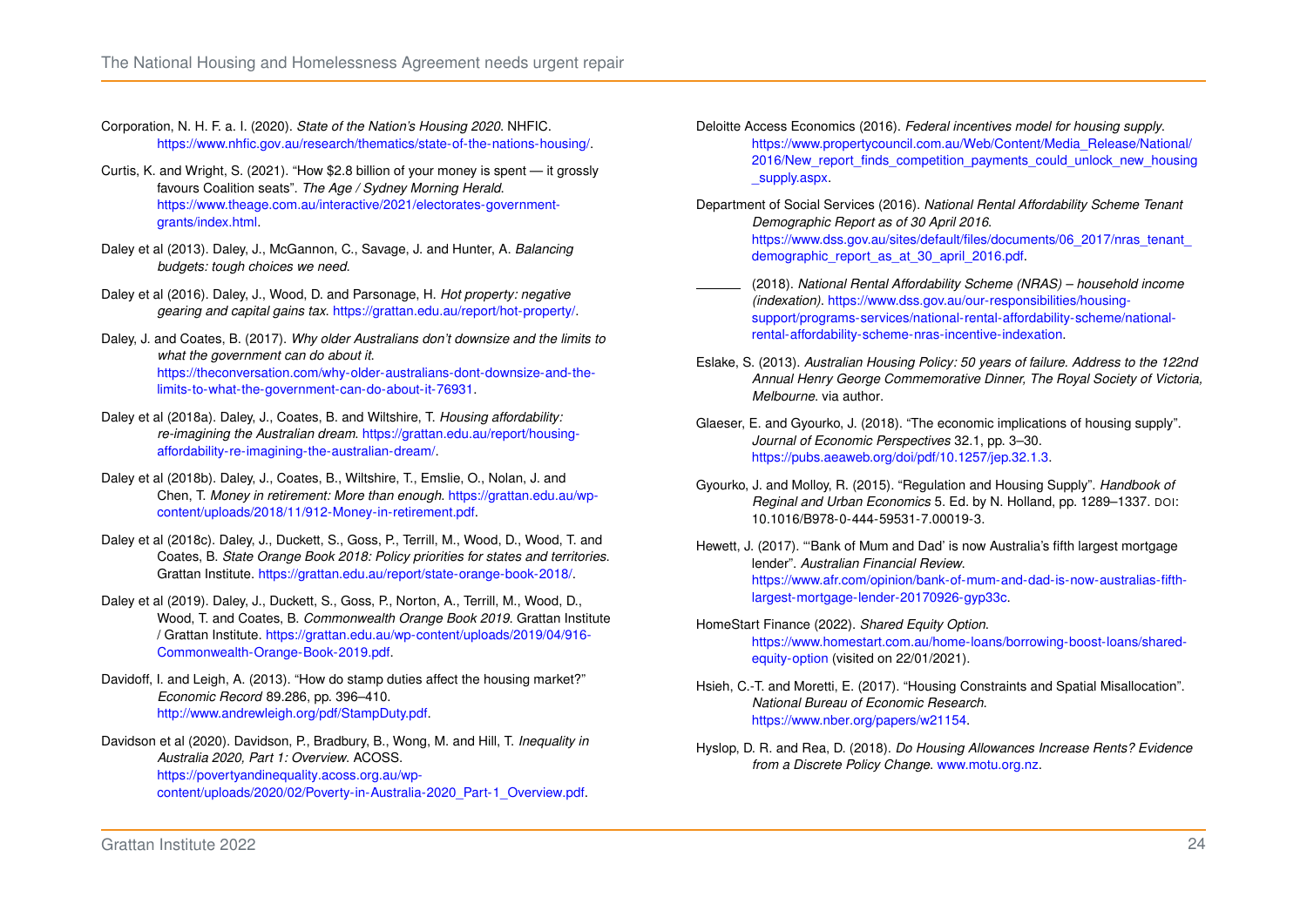- <span id="page-24-5"></span>Jenner, K. and Tulip, P. (2020). *The Apartment Shortage*. [https://www.rba.gov.au/publications/rdp/2020/2020-04.html.](https://www.rba.gov.au/publications/rdp/2020/2020-04.html)
- <span id="page-24-2"></span>Johnson et al (2018). Johnson, G., Scutella, R., Tseng, Y.-P. and Wood, G. "How do housing and labour markets affect indiviudal homelessness?" *Housing Studies*.
- <span id="page-24-8"></span>Kelly et al (2011). Kelly, J.-F., Weidmann, B. and Walsh, M. *The housing we'd choose*. Grattan Institute. [https://grattan.edu.au/report/the-housing-wed-choose/.](https://grattan.edu.au/report/the-housing-wed-choose/)
- <span id="page-24-4"></span>Kendall, R. and Tulip, P. (2018). *The Effect of Zoning on Housing Prices*. Reserve Bank of Australia.

[https://www.rba.gov.au/publications/rdp/2018/pdf/rdp2018-03.pdf.](https://www.rba.gov.au/publications/rdp/2018/pdf/rdp2018-03.pdf)

- <span id="page-24-17"></span>Keystart (2022). *Shared Ownership Home Loan*. <https://www.keystart.com.au/loans/shared-ownership-home-loan> (visited on 22/01/2021).
- <span id="page-24-6"></span>OECD (2020). *OECD Affordable Housing Database*. [https://www.oecd.org/housing/data/affordable-housing-database/.](https://www.oecd.org/housing/data/affordable-housing-database/)
- <span id="page-24-21"></span>Ong et al (2016). Ong, R., Duncan, A. and Rowley, S. "Lack of housing choice frustrates would-be downsizers". *The Conversation*. [https://theconversation.com/lack-of-housing-choice-frustrates-would-be](https://theconversation.com/lack-of-housing-choice-frustrates-would-be-downsizers-60512)[downsizers-60512.](https://theconversation.com/lack-of-housing-choice-frustrates-would-be-downsizers-60512)
- <span id="page-24-20"></span>Ong et al (2017). Ong, R., Dalton, T., Gurran, N., Phelps, C., Rowley, S. and Wood, G. A. "Housing supply responsiveness in Australia: distribution, drivers and institutional settings".
- <span id="page-24-15"></span>Ong et al (2020). Ong, R., Pawson, H., Singh, R. and Martin, C. *Demand side assistance in Australia's rental housing market: exploring reform options*. [https://www.ahuri.edu.au/research/finalreports/342.](https://www.ahuri.edu.au/research/finalreports/342)
- <span id="page-24-9"></span>Prentice, D. and Scutella, R. (2018). *What Are the Impacts of Living in Social Housing?* Infrastructure Victoria / Infrastructure Victoria. [http://www.infrastructurevictor](http://www.infrastructurevictoria.com.au/sites/default/files/images/Infrastructure%20Victoria%20Technical%20Paper%20%E2%80%93%20What%20are%20the%20impacts%20of%20living%20in%20social%20housing%20May%202018.PDF) [ia.com.au/sites/default/files/images/Infrastructure%20Victoria%20Technical](http://www.infrastructurevictoria.com.au/sites/default/files/images/Infrastructure%20Victoria%20Technical%20Paper%20%E2%80%93%20What%20are%20the%20impacts%20of%20living%20in%20social%20housing%20May%202018.PDF) [%20Paper%20%E2%80%93%20What%20are%20the%20impacts%20of%](http://www.infrastructurevictoria.com.au/sites/default/files/images/Infrastructure%20Victoria%20Technical%20Paper%20%E2%80%93%20What%20are%20the%20impacts%20of%20living%20in%20social%20housing%20May%202018.PDF) [20living%20in%20social%20housing%20May%202018.PDF.](http://www.infrastructurevictoria.com.au/sites/default/files/images/Infrastructure%20Victoria%20Technical%20Paper%20%E2%80%93%20What%20are%20the%20impacts%20of%20living%20in%20social%20housing%20May%202018.PDF)
- <span id="page-24-19"></span>Productivity Commission (2005). *Review of National Competition Policy Arrangements*. Productivity Commission. [https://www.pc.gov.au/inquiries/completed/national-competition-policy/report.](https://www.pc.gov.au/inquiries/completed/national-competition-policy/report)
- <span id="page-24-16"></span>(2015). *Housing Decisions of Older Australians*. [http://www.pc.gov.au/research/completed/housing-decisions-older](http://www.pc.gov.au/research/completed/housing-decisions-older-australians/housing-decisions-older-australians.pdf)[australians/housing-decisions-older-australians.pdf.](http://www.pc.gov.au/research/completed/housing-decisions-older-australians/housing-decisions-older-australians.pdf)
- <span id="page-24-10"></span>(2020). *Report on Government Services*. [https:](https://www.pc.gov.au/research/ongoing/report-on-government-services/2020) [//www.pc.gov.au/research/ongoing/report-on-government-services/2020.](https://www.pc.gov.au/research/ongoing/report-on-government-services/2020)
- <span id="page-24-11"></span>(2022). *Report of Government Services 2022: Housing and homelessness*. [hhttps://www.pc.gov.au/research/ongoing/report-on-government](hhttps://www.pc.gov.au/research/ongoing/report-on-government-services/2022/housing-and-homelessness)[services/2022/housing-and-homelessness.](hhttps://www.pc.gov.au/research/ongoing/report-on-government-services/2022/housing-and-homelessness)
- <span id="page-24-18"></span>Saunders, T. and Tulip, P. (2018). *A Model of the Australian Housing Market*. [https://www.rba.gov.au/publications/rdp/2019/2019-01.html.](https://www.rba.gov.au/publications/rdp/2019/2019-01.html)
- <span id="page-24-7"></span>Select Committee on Agricultural and Related Industries (2010). *Food Production in Australia - Final Report*. Parliament of Australia. [https:](https://www.aph.gov.au/Parliamentary_Business/Committees/Senate/Former_Committees/agric/completed_inquiries/2008-10/food_production/report/index) [//www.aph.gov.au/Parliamentary\\_Business/Committees/Senate/Former\\_Com](https://www.aph.gov.au/Parliamentary_Business/Committees/Senate/Former_Committees/agric/completed_inquiries/2008-10/food_production/report/index) [mittees/agric/completed\\_inquiries/2008-10/food\\_production/report/index.](https://www.aph.gov.au/Parliamentary_Business/Committees/Senate/Former_Committees/agric/completed_inquiries/2008-10/food_production/report/index)
- <span id="page-24-14"></span>Senate Economics References Committee (2015). *Out of reach? The Australian housing affordability challenge*. [http://www.aph.gov.au/Parliamentary\\_Busines](http://www.aph.gov.au/Parliamentary_Business/Committees/Senate/Economics/Affordable_housing_2013/Report) [s/Committees/Senate/Economics/Affordable\\_housing\\_2013/Report.](http://www.aph.gov.au/Parliamentary_Business/Committees/Senate/Economics/Affordable_housing_2013/Report)
- <span id="page-24-12"></span>Services Australia (2022). *JobSeeker Payment*. <https://www.servicesaustralia.gov.au/jobseeker-payment> (visited on 22/01/2021).
- <span id="page-24-1"></span>Simon, J. and Stone, T. (2017). *The Property Ladder after the Financial Crisis: The First Step is a Stretch but Those Who Make It Are Doing OK*. [https://www.rba.gov.au/publications/rdp/2017/pdf/rdp2017-05.pdf.](https://www.rba.gov.au/publications/rdp/2017/pdf/rdp2017-05.pdf)
- <span id="page-24-0"></span>SQM Research (2022). *National Rental Crisis Emerges as Vacancy Rate Drops to Fresh 16 Year Low*. [https://sqmresearch.com.au/15\\_03\\_22\\_National-](https://sqmresearch.com.au/15_03_22_National-Vacancy-Rate-Falls-In-February-2022_SQM-Research_FINAL.pdf)[Vacancy-Rate-Falls-In-February-2022\\_SQM-Research\\_FINAL.pdf.](https://sqmresearch.com.au/15_03_22_National-Vacancy-Rate-Falls-In-February-2022_SQM-Research_FINAL.pdf)
- <span id="page-24-13"></span>Treasury (2009). *Australia's future tax system, Report to the Treasurer, Part Two Detailed analysis*. [https://taxreview.treasury.gov.au/content/downloads/final\\_r](https://taxreview.treasury.gov.au/content/downloads/final_report_part_2/AFTS_Final_Report_Part_2_Vol_1_Consolidated.pdf) [eport\\_part\\_2/AFTS\\_Final\\_Report\\_Part\\_2\\_Vol\\_1\\_Consolidated.pdf.](https://taxreview.treasury.gov.au/content/downloads/final_report_part_2/AFTS_Final_Report_Part_2_Vol_1_Consolidated.pdf)
- <span id="page-24-3"></span>Tulip, P. and Saunders, T. (2019). *A Model of the Australian Housing Market*. Reserve Bank of Australia. [https://www.rba.gov.au/publications/rdp/2019/2019-01.html.](https://www.rba.gov.au/publications/rdp/2019/2019-01.html)